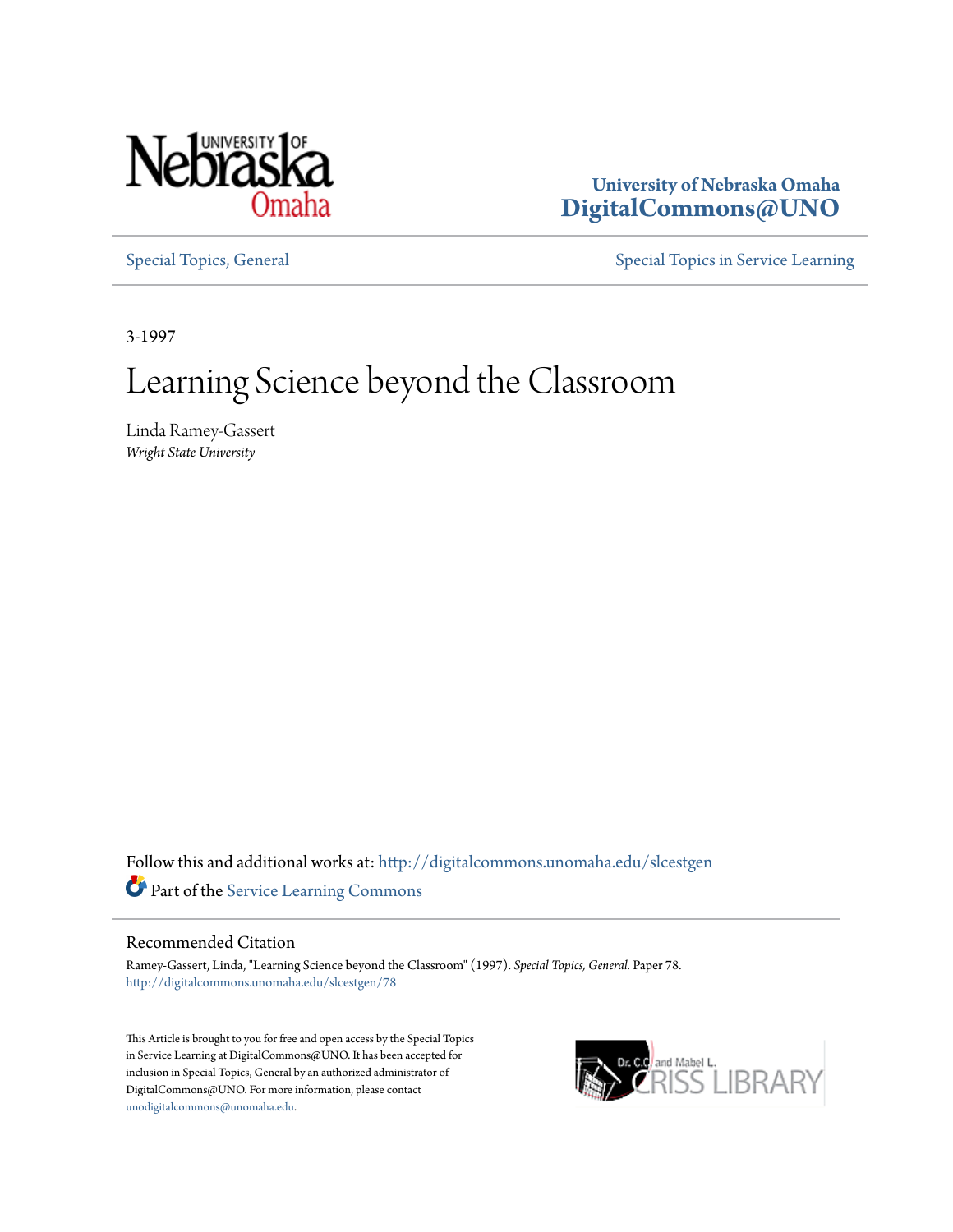# **Learning Science beyond the Classroom**

**Linda Ramey-Gassert** 

**Wright State University** 

**The Elementary School Journal Volume 97, Number 4 ? 1997 by The University of Chicago. All rights reserved. 0013-5984/97/9704-0009\$01.00** 

# **Abstract**

**Science education reform documents call for science to be taught in the manner that students learn best, by conducting hands-on, engaging investigations using simple everyday materials. Often overlooked in the redesign of science education, informal science learning environments such as science centers, museums, and zoos provide students with captivating science experiences that can be related closely to curricular objectives. In this article I examine a cross-section of craft knowledge and research-based literature on science learning beyond the classroom, describe informal science education programs, and discuss implications for enhanced science teaching. The article focuses on the importance of informal science learning experiences, in the context of a variety of out-of-school science environments, for children and for in-service and preservice teachers. Informal science education environments provide students with unique, engaging science learning opportunities and classroom teachers with a wealth of science teaching resources. A model for enhanced school/informal science education and for school-level policy change is proposed.** 

**Informal science education is an often overlooked area of science learning. Broadly defined, any science learning that takes place outside the school walls is an out-of-school learning experience (see Falk & Dierking, 1992). Wellington (1990) stated that science as it is presented in school bears little resemblance to the natural world where science and technology are everywhere. According to Wellington, there is enough science to keep one investigating for a lifetime, "on playgrounds, in kitchens, on sports fields and golf courses, in shop windows, in the back garden or on rubbish tips" (p. 250). Traditionally, providing students with out-of-school, informal science**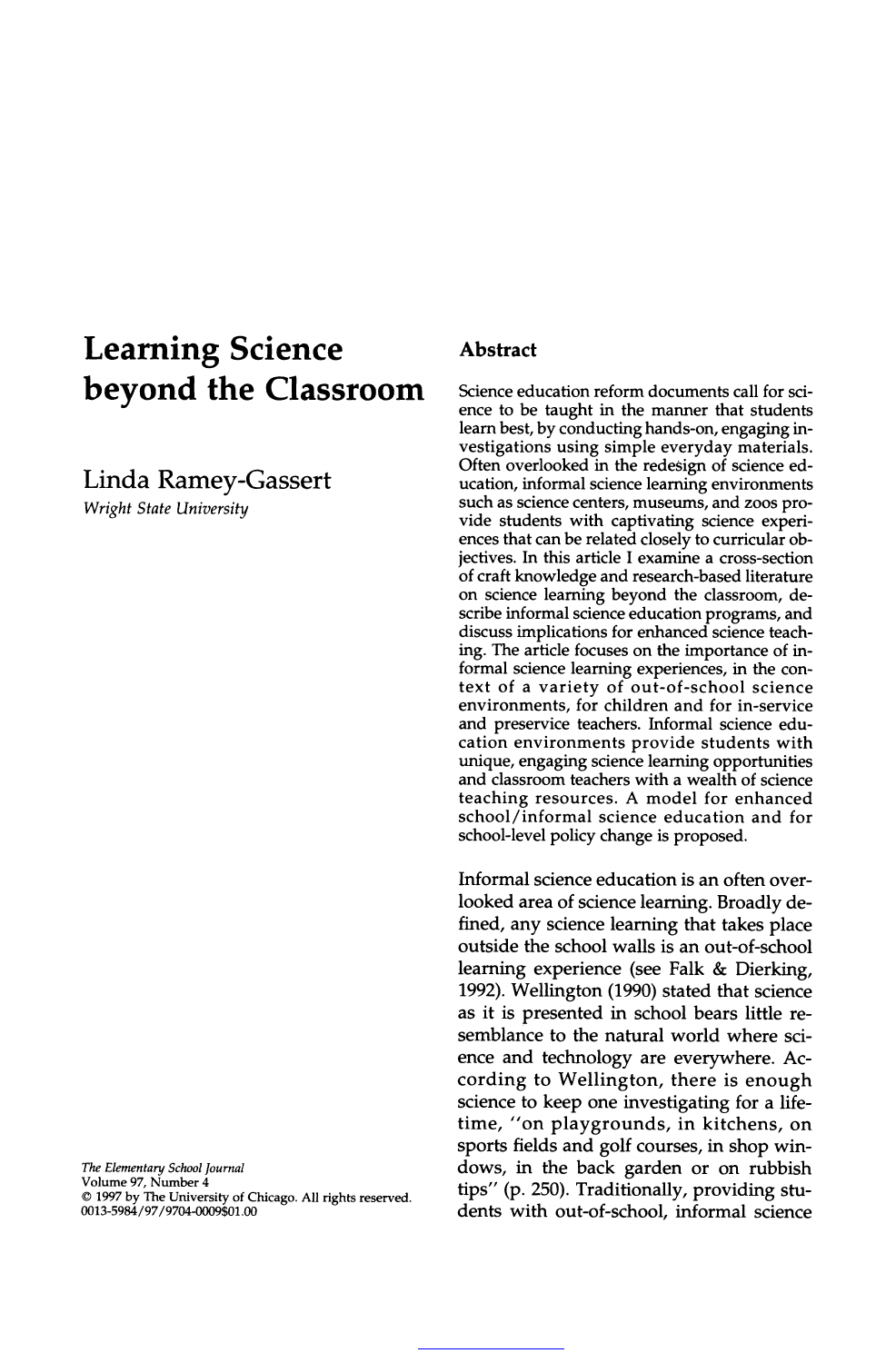**learning experiences has meant 1-day trips to natural history museums, science and technology centers, summer camps, nature preserves, zoos, gardens, and so on (Dierking, 1991). Informal science education can also include science investigations on the playground, perhaps initiated by an incident with a bug on the sidewalk, an interaction with a parent or classroom teacher, or by a playmate's comment. Trips to the produce section of the grocery store, visits to the veterinarian's office, or any number of experiences where children encounter new information about the world around them are informative. In this context, virtually all experiences where a child interacts with the natural world generate science learning in some sense.** 

**Much has been written concerning outof-school science learning, especially on field trips. Although this writing provides valuable insights into science learning beyond the classroom, craft knowledge needs to be distinguished from formal research in the field. In this article I discuss craft knowledge and research on science learning beyond the classroom, describe model informal science education programs, and discuss implications for enhanced science teaching and policy change. I also present evidence of the importance of informal science learning experiences in out-of-school science environments for children and for in-service and preservice teachers. Although museums house collections, science centers are more interactive, and nature centers have outdoor exhibits, I use terms such as "science museums" and "science centers" interchangeably throughout this article to denote informal science learning environments in a generic sense.** 

#### **Informal Science Environments**

**Differences between In- and Out-of-School Learning Environments** 

**What makes science museum learning experiences different from most traditional classroom settings? What does craft knowledge reveal about the characteristics of ef-** **fective informal science learning environments? According to Ramey-Gassert, Walberg, and Walberg (1994, p. 351), "Museum learning has many potential advantages: nurturing curiosity, improving motivation and attitudes, engaging the audience through participation and social interaction, and enrichment. By nurturing curiosity, the desire to learn can be enhanced." In science, as in all learning, students must be engaged, attentive, and interested in an activity in order for learning to occur. Teachers often generate this interest and engage students in the initial phase of learning by using an object or puzzling phenomenon (Madden, 1985; Wolf, 1986).** 

**Resnick (1987) elaborated on the differences between learning that occurs inside and outside school, stating that in-school learning tends to be solitary, based in symbols and the abstract, and divorced from real-world experiences, with little or no connection with the actual objects or events represented. In contrast, out-of-school learning more commonly involves the accomplishment of an intellectual or physical task by a group that is interacting using real elements, which allows learning to take on greater meaning (Resnick, 1987). Beer (1987) noted that a museum does not need to look like a school to have a strong educational purpose. Gardner (1991) called for schools to take on the attributes of museums to encourage well-rounded education. Indeed, many science centers have education departments run by former classroom teachers and curricular materials designed to enhance science teaching in informal settings. Whether it is because teachers are unaware of how to incorporate museum materials into their science curricula or because they are unfamiliar with science education resources, many teachers seldom use out-ofschool science learning environments.** 

**One major distinction between in- and out-of-school science experiences is that learning in a museum depends less on verbal or written symbols for communication, thus permitting learners to interact with**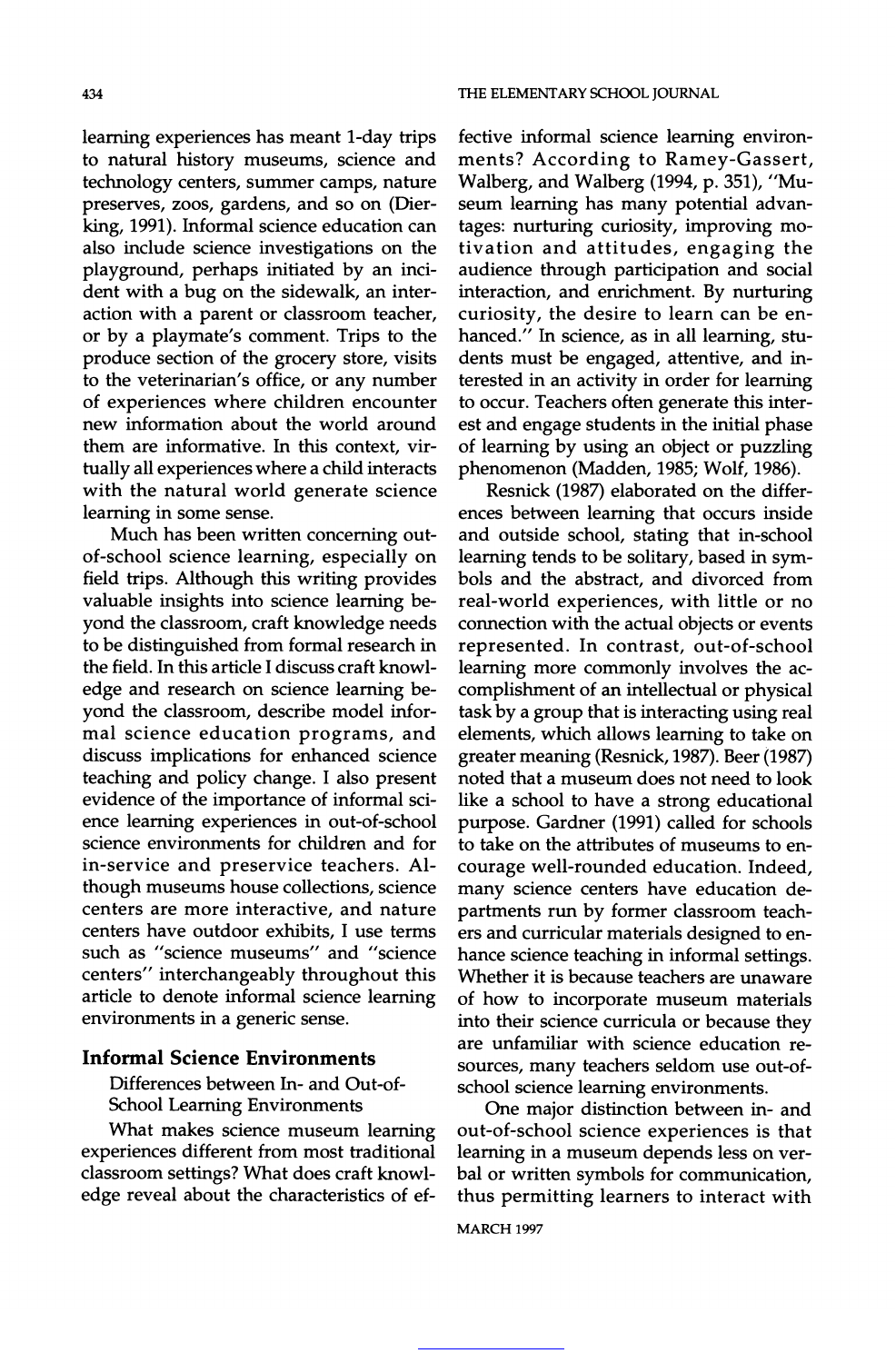**real-world objects without the additional learning of often new or confusing terminology. Teaching in the traditional sense relies heavily on the use of symbols in reading and mathematics and on oral communication. In contrast, informal science environments offer learners more direct nonverbal experiences, objects and visual displays, instead of discourse to relay information (Beer, 1987; Falk, Koran, & Dierking, 1986). Serrell (1990) cautioned that, although learning styles research may have implications for museum learners, it has evolved from school-based studies of extrinsically motivated learners. One primary difference is that learners in an informal setting are intrinsically motivated to gain personal meaning from their learning, which has greater value than memorizing facts or doing well on a test.** 

# **Characteristics of Informal Science Learning Environments**

**Motivational, engaging, enjoyable, and nonthreatening. Informal learning centers and museums have long recognized that**  visitors are individuals-an eclectic assort**ment of sizes, ages, inclinations, abilities, and propensities to learn-arriving with differing interests, learning styles, prior knowledge, and experiences in science (Beer, 1987; Feber, 1987). Wellington (1990) examined features of museums that are most effective in developing visitors' interest in and understanding of science. He pointed out that students in science centers display interest, enthusiasm, motivation, alertness, awareness, and a general openness and eagerness to learn, characteristics that tend to be neglected in school science. Wellington concluded that the overall atmosphere of informal science learning, including features such as "voluntary, unstructured, nonassessed, open-ended, and learner-centered" (p. 248), led to interest and learning. Semper (1990) noted that intrinsic factors-such as curiosity, enjoyment of learning, and mastery of challenge-are potent motivational tools. He** 

**added that science centers provide a rich learning environment for students with a variety of learning styles while implementing four themes in educational theory: curiosity or intrinsically motivated learning, multiple modes of learning, play and exploration during the learning process, and the existence of self-developed world views and models among people who learn science.** 

**Chambers (1990) related the discovery of a new idea or newly revealed understanding, often called an "aha" experience, to the behavioral psychologist Mihaly Csikszentmihalyi's research. Much of Csikszentmihalyi's work on the role of motivation in learning has been conducted in museums. Csikszentmihalyi (1987) studied the motivational basis for intrinsically rewarding activities and termed a high degree of participation in such an activity as a "flow" experience. Flow has been described as the deep involvement and effortless progression learners feel when an activity goes smoothly. Flow, then, is what motivates learners to spend time doing something that has no reward other than the activity and resultant learning (Chambers, 1990; Csikszentmihalyi, 1987).** 

**Csikszentmihalyi (1987, p. 81) stated that to behavioral psychologists, learning was wholly a cognitive, conceptual process and that the manipulation of information within the learner's mind was the key issue. "But learning involves the whole person, not just the rational mind. It involves the senses, the desires, the longings, the feelings, and the motivations as well. The difficult thing with people is to turn them on to learning. Once they are motivated, once they are ready to start, the major obstacle is over. How to present information is secondary because the learner will go out and find the information no matter how difficult it is to get it. The question is how to get them to want to learn in the first place."** 

**Csikszentmihalyi (1987) theorized that there are two components to how people learn. The first presents the primary instruc-**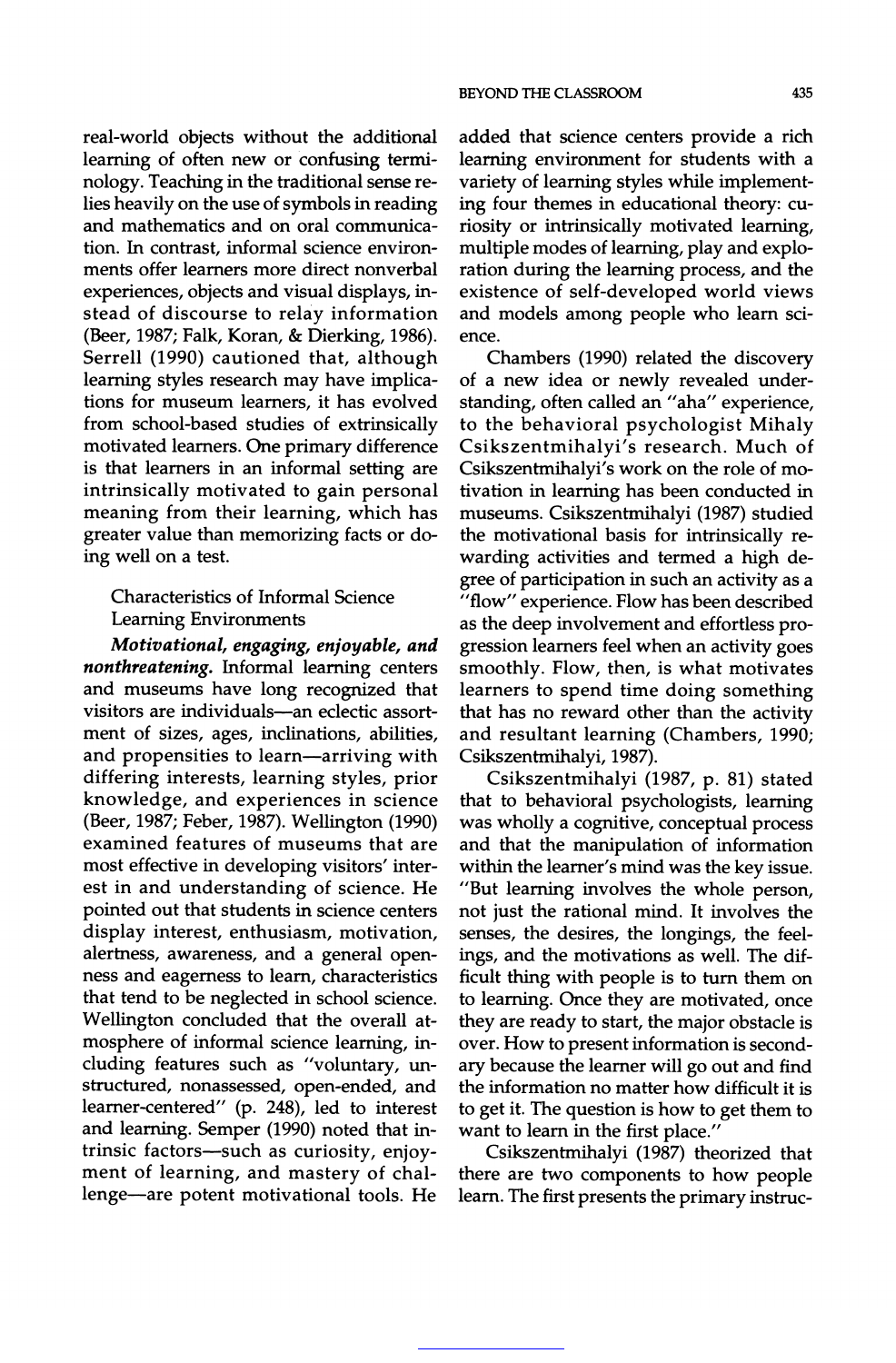**tional task as transmitting or passing along to the learner as much information as possible. The second component involves strategies for making sense out of the new information. These two components are often presented as separate, but in the ideal learning environment they go hand in hand. The learner needs to possess prior knowledge and have opportunities to discover and to investigate that permit discovery of new information and foster understanding of the natural world (Csikszentmihalyi, 1987). Doris (1993) described the rediscovery of this "aha" experience in an action research project involving her second and third graders. She suggested ways to keep children's natural curiosity and sense of wonder alive and to overcome the barriers to effective science teaching such as allowing children time to learn to wonder as well as to generate and ponder self-perpetuating questions.** 

**Grinell (1988) provided another, perhaps intuitive clue, that enjoyment should be recognized as a precursor to learning. To summarize, students must be engaged by the learning task and actively involved in enjoyable, stimulating learning tasks to sustain the motivation needed to understand and assimilate new information. The mechanisms at work are the focus of much study and theorizing.** 

**Hands-on, experiential, and personal. Museums are often viewed as repositories for collections of valuable and cherished objects, but with the creation of more interactive children's museums, a shift has taken place in science education institutions (Ames, 1988; Edeiken, 1992). Falk et al. (1986) pointed out that, by inviting interactive hands-on experiences with real objects, museums can enhance children's sense of wonder. By third grade, many students lose their natural sense of curiosity, insightfulness, and ability to learn from exploration when mostly rote classroom leamrning takes over (Harte, 1989; Semper, 1990). Unlike many classrooms, informal science learning environments provide free-** **choice, self-paced, multisensory, and socially interactive spaces for learning by doing. Exploration and discovery are vital to fostering a child's natural curiosity, which lays the foundation for conceptual science learning (Bresler, 1991). According to Semper (1990, p. 4), museum visitors "often say somewhat wistfully, 'If science had been taught like this when I was in school, I would have stayed with it.' " Informal science learning environments allow students to observe and investigate natural objects and phenomena and live specimens in ways that textbooks cannot (Semper, 1990).** 

**Science centers are envisioned to entice learners to go beyond their present knowledge and to construct a newer, larger vista of scientific thinking. Resnick (1987) indicated that many successful in-school programs draw on real-world relevance and connectedness with outside-of-school learning to aid students in finding personal meaning in cognitive activity. Carr (1989, p. 55) stated that museum learning is not accidental but rather proceeds from "authentic encounters with order and meaning, pattern and explanation." According to Carr, science centers combine space and time for reflection with exhibit areas that promote experiential involvement in learning. Museums presuppose learners to be responsive, reflective, and observant visitors with prior knowledge and the ability to connect new information with their everyday lives. "Museums are to assist people to explore and develop what they know,... invite an avalanche of questions and foster the webwork of connections that configurate a learning life" (p. 55).** 

**Informal science environments operate with the fundamental assumption that providing visitors with vivid experiences will allow them to develop conceptual connections between the museum experience and the everyday world--an "aha" experience when a sudden connection is made (Feber, 1987). Seletsky (1990, p. 16) described her frequent museum visits with her elementary class: "During all these visits, some**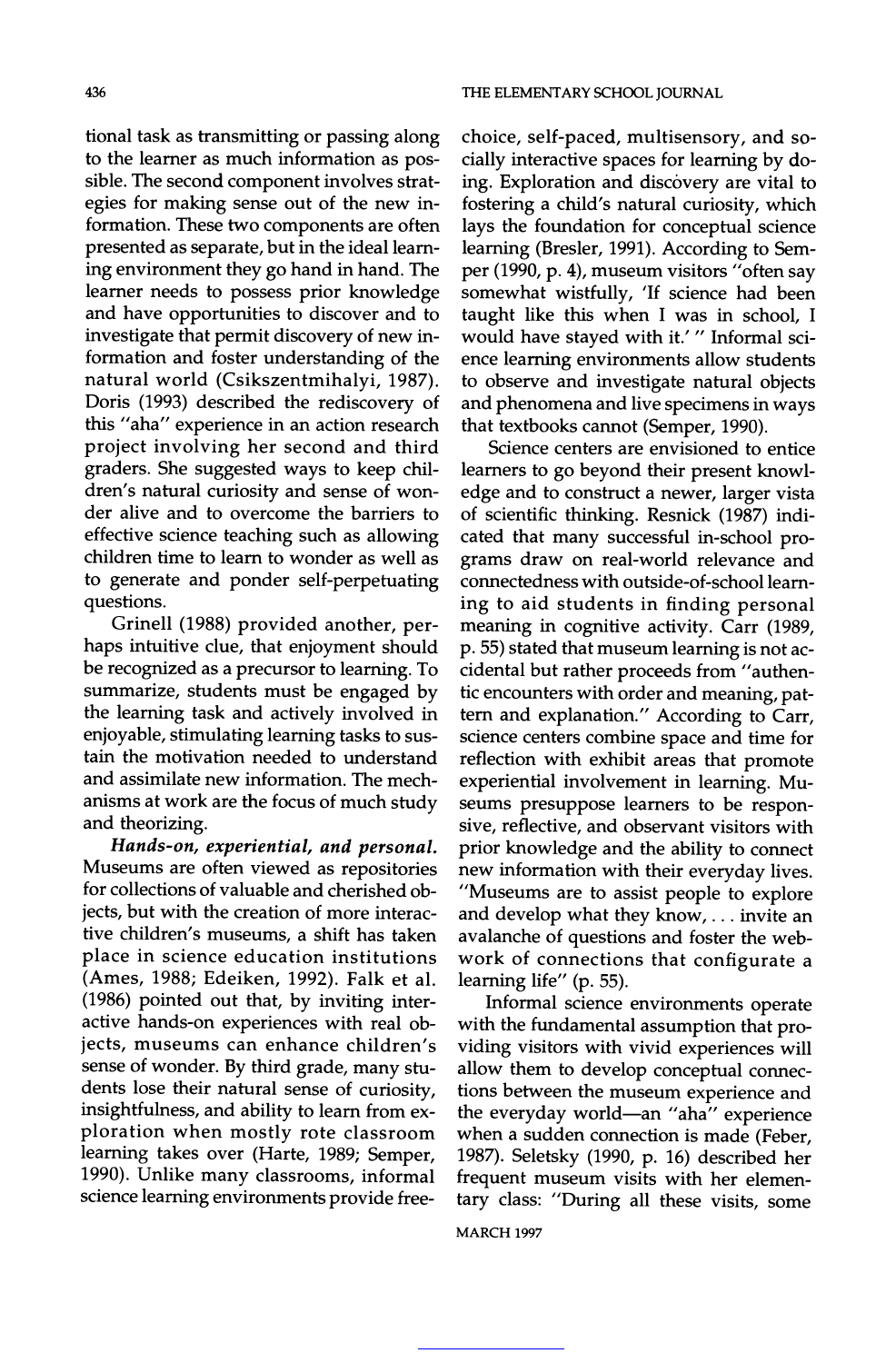**children sketched, some wrote, some talked; some found links to things we'd been discussing in class, others made new discoveries. Each new discovery,... generates real excitement, and that means they want to do something. The trick, of course, is to capitalize on that excitement, seize the moment and build on it in ways that can be extended when we're back in the classroom. Connections and continuity are what I'm after." Hornung (1987) indicated that encouraging students to make connections between informal science learning and the everyday world illustrates one aspect of the complexity of teaching and that new teachers in particular need to develop this skill.** 

**The critical role of "playing or tinkering around" in hands-on science learning has also been addressed in the science education literature. Experts believe that, even if children do not show immediate evidence of experience, tinkering can prove valuable for risk taking and problem solving in the future. According to Feber (1987, p. 87), exhibitry is specially designed so that, "at the cognitive level, interactive exhibitions have at their heart an invitation to play which is seductive to young and old. Fundamentally, the playing visitor is using experimental strategies, forming hypotheses, testing them, rejecting some ideas and retaining others;... [one] reason interactive exhibits are so appropriate for science subjects." Seletsky (1990, p. 17) stated that children have a natural tendency to reduce the "awe" of discovering their world "to manageable proportions by touching, holding, playing with, getting close to things." Some adults criticize children who appear to be playing in science centers because they think the children cannot be learning (Wellington, 1990). As any teacher or parent will attest, however, there is no valid distinction between so-called playing and learning for children. Wellington (1990, p. 249) interviewed teachers after a museum trip and found that "every teacher interviewed, without exception, felt that the centre they were visiting at the time was making some** 

**contribution to their pupils' science education. The fact that children are actually playing and being entertained is not seen as a drawback but as an advantage by those involved in educating the scientists and technologists of the future."** 

**Wellington (1990) noted that in contrast to classrooms, science museums draw heavily on the psychomotor domain with the presence of gadgets and technology that develop skills in manipulating equipment, manual dexterity, and hand-to-eye coordination. Madden (1985) applied psychological principles, such as constructivist theory, to science learning. He found that active participation or personally interacting with new material increases the acquisition and retention of information.** 

# **The Social Component of a Museum Experience**

**Miller (1987, p. 177) stated that "the most effective source of attitudes toward science and mathematics is the family. The family can socialize either a very positive or a very negative attitude toward science.... Parents want their children to study science and mathematics and encourage that through the selection of toys, visits to museums, subscriptions to science magazines, and talk about topics and problems that involve science." The importance of the social component, including family interactions, during a museum visit is a major theme in research on informal science education settings. Learning in a museum generally takes place in a social context where learners interact spontaneously with one another, their parents or teachers, and the museum environment (Harte, 1989; Semper, 1990). Sharing excitement and new discoveries stimulates children and is conducive to retention and reinforcement of learning. Feber (1987) suggested that visitors' need to range freely, to explore while being gregarious, and to congregate perhaps makes museum science learning meaningful and memorable. According to Wellington (1990), many museum visitors file new in-**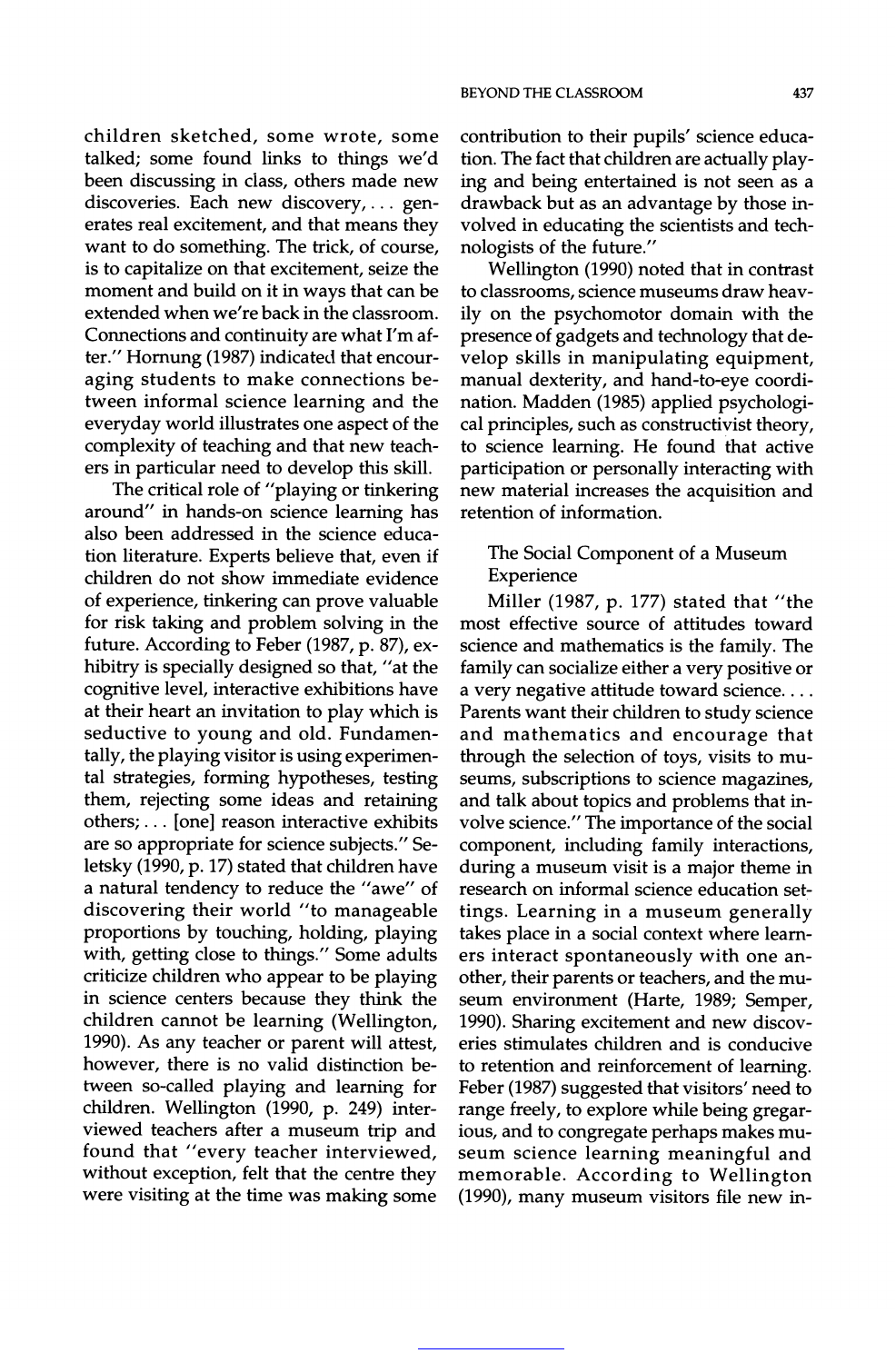**formation away in memory only to have it resurface weeks, months, or years later. The initial museum visit has value, but the stored memories also represent valuable learning, "by sowing seeds and leaving memories which may ultimately lead to understanding" (p. 250).** 

**According to the experts, then, informal science learning environments can engage and excite students to experience science in ways uncommon to the classroom. By offering science through real-world objects and natural phenomena, science centers can provide hands-on, exploratory science learning in a nonevaluative, relaxed context. In short, informal settings have the potential to extend classroom science learning by providing students with a range of rich, motivating experiences.** 

# **Research on Informal Science Learning Environments**

#### **Field Trips**

**Often, out-of-school science is limited to a one-time excursion remotely connected to classroom science teaching. According to Prather (1989, p. 10), "A field trip, by definition, is any journey taken under the auspices of the school for educational purposes." Prather (1989) documented that for the last 75 years field trips have been part of American public education and that, when used properly, they are an effective hands-on science teaching method. He found considerable research evidence that, compared to other teaching methods, wellconducted field trips enhance students' attitudes toward science and their informational gain depending on the concept taught and the learning objective.** 

**Productive field trips where students focus on learning objectives enable students to connect more abstract classroom learning with real-world science (Prather, 1989; Ramey-Gassert & Prather, 1994). Planning, including becoming familiar with the field trip site (restrooms, possible waiting lines, terrain, etc.), will reduce inappropriate student behavior and increase learning. The** 

**field trip organizer must be prepared for all foreseeable contingencies while allowing learners' experiences to be open-ended and exploratory.** 

**One variable that has received substantial study is the effect of novelty, or firsttime exposure to a field site (Bitgood, 1991; Kubota & Olstad, 1991). Novelty may generate learners' interest (Rice & Feher, 1987), or it may distract from learning and lead to the "running around" and other undesirable behaviors often associated with field trips (Falk, Martin, & Balling, 1978; Martin, Falk, & Balling, 1981). Bitgood (1991), Harrison and Neaf (1985), Harte (1989), and Prather (1989) found that preparing students by familiarizing them with the field trip site, either by more than one visit, videotapes, slides, or informed discussion, may be a critical factor in learning. Field trips are less effective when used as a diversion rather than as a means to reinforce learning.** 

#### **Factors Affecting Learning**

**Rice and Feher (1987) used Piagetianstyle interviews to study 40 8-14-year-old students' concepts of light and vision after students had visited a related science center display. The researchers were able to identify deficiencies in students' thinking that could be used to guide instruction. They concluded, however, that "there is more involved here than insights that inform the traditional instructional task of correcting misconceptions and filling conceptual gaps" (p. 638). Their findings have been used to improve the design of museum exhibits and classroom activities that facilitate learning by strengthening students' curiosity, motivation, and ability to make predictions and find sound explanations. According to Feher and Rice (1988, p. 638), "Immersion in such a phenomenon-rich environment is undoubtedly a necessary, even if not sufficient condition for learning to occur" (p. 649).** 

**Birney (1988) described a series of studies based on children's learning of science concepts during visits to museums and**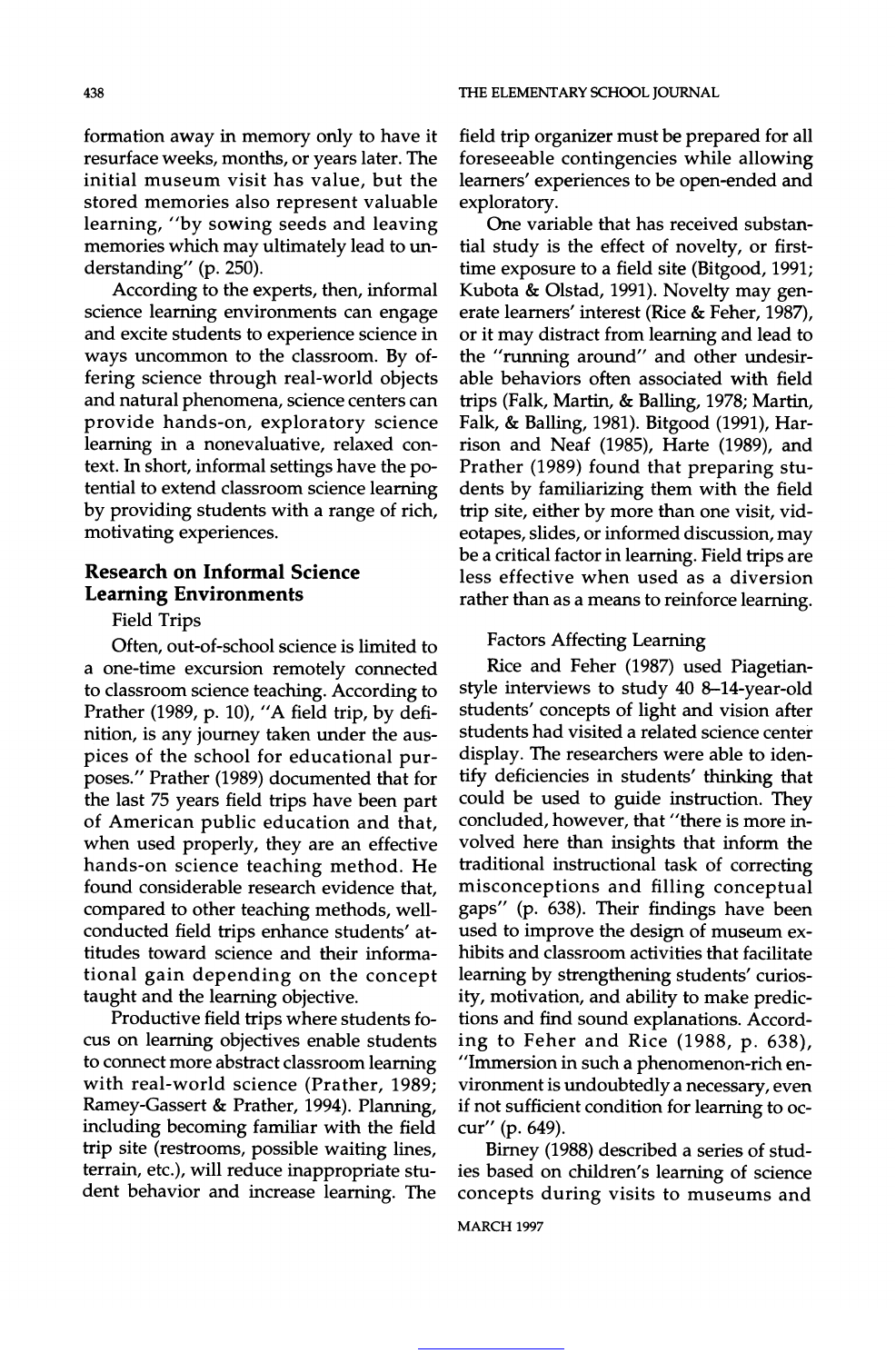**zoos. Students reported that they learned better and retained more if they were prepared, believed there was information to be learned, and had control over their learning (i.e., learning was self-paced; they could discuss a discovery with a classmate; and they could engage in physical as well as mental activities). In research on the thought processes of children as they performed a set of tasks at an exhibit on optical phenomena, Feher and Diamond (1990, p. 27) reported that the "children's predictions and explanations showed the existence of modes of thought or 'mental models' that are widespread and consistent."** 

**Another series of studies focused on the effects of social interactions on learning in an informal science setting. In a study at Scotland's first interactive science center, The Stratosphere, Tuckey (1992) found that peer teaching was evident. Older students showed more understanding of the exhibits' concepts than did younger children, who tended to give descriptive accounts of their visit. Approximately one-fourth of the students' statements were attitudinal ("I learned that science can be fun," "I learned that science is more exciting when you are doing it yourself") (p. 36). Tuckey also found that students tended to recall the most information from exhibits that demanded their full attention and required active mental as well as physical involvement, whereas little was recalled of purely visual displays. Tuckey cautioned that "the educational value of interactive science centers should not be conceived in a narrowly didactic sense but should include an assessment of the motivation aroused and the benefits of social interaction as well as the learning taking place" (p. 28). Schibeci (1993) compared 107 adults' and 151 early adolescent students' knowledge of the relation between physical exercise and health before and after exposure to a prescribed learning sequence at an interactive sports exhibit. Although both groups were initially well informed, only the adolescents showed a significant increase in under-** **standing of the benefits of exercise when posttested.** 

**In research on families' social interactions in museums, Birney (1988) noted that one's ability to gain conceptual understanding from exhibits may be a result of how he or she was taught to approach exhibits during family visits. "Point and name" behaviors where parents approach an exhibit, point to and identify the animal to their children, then quickly move to the next exhibit are less conducive to forming higherlevel concepts than observation and openended questioning. Similarly, Feher and Diamond (1990, p. 27) found that "transfer of information within family groups is strikingly bi-directional, occurring as often from children to parents as vice-versa. This finding contrasts with the commonly held notion that teaching is the passage of information from a wiser to a more naive person." In an observational study of visitors to a Lawrence Hall of Science physics discovery room, Eratuuli and Sneider (1990) found that social interactions and teamwork between parents and children were important aspects of the visit. They concluded that the vast majority of visitors engage in learning activities that are enjoyable and develop understanding rather than move randomly through exhibits.** 

**Stevenson (1991) investigated long-term retention of information by family groups visiting the interactive Launch Pad exhibit at London's Science Museum. He found that most visitors recalled detailed information about their visit and that over onequarter had spent time since the visit reflecting on the experience or had related the information gained to a recent event in their lives. Stevenson observed that children spent over twice as long (53% of their time) interacting with the exhibits as did adults, 29% of their time observing, and 15% moving from one exhibit to another. This contradicts the notion that children spend most of their time "rushing around."** 

**According to Stevenson (1991), "Analysis of the tracking data revealed few differ-**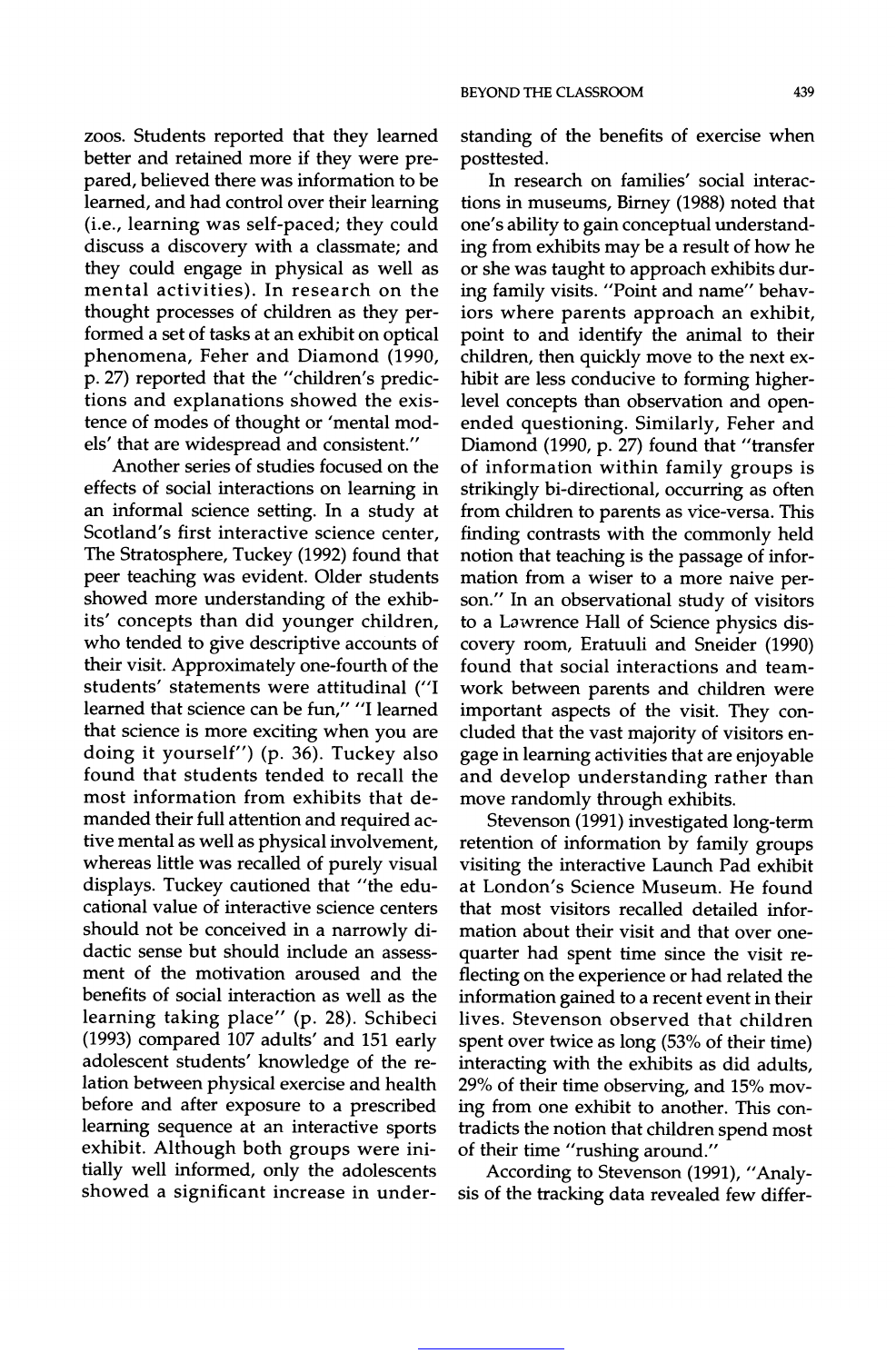**ences in the way that males and females interacted with the exhibits, which provides encouraging news to those who hope ISTCs [interactive science technological centers] provide equal opportunities for both genders" (pp. 529-530). Kremer and Mullins (1992) studied gender differences in 419 K-3 children's behaviors at the Center of Science and Industry (Columbus, Ohio) and offered suggestions for creating gender-balanced science learning in school as well as out of school. They pointed out that museums can offer interactive experiences designed to enhance all children's science readiness by promoting an equitable science learning environment through creation of exhibits that emphasize the use of cross-gender skills- boys engaging in social and verbal skills and girls manipulating objects and exercising spatial visualization skills. Diamond (in Feher & Diamond, 1990) observed that boys approached and manipulated objects significantly more often than did girls at San Francisco's Exploratorium and the Lawrence Hall of Science. It is interesting to note that Linn and Hyde (1989) proposed that the disparity in science scores between male and female students on the Scholastic Assessment Test could be narrowed considerably if females were given more opportunities for hands-on manipulation of tools and scientific equipment.** 

**Several researchers have compared differences in students' learning after a museum visit that included an intervention. Wright (1980) studied sixth-grade students' comprehension and application of knowledge of human body concepts using students from six comparable intact classrooms that were randomly assigned to the experimental or control group (random assignment of individual students was not possible). Six classroom teachers were instructed in delivery of the curriculum, then randomly assigned to a class. All classes received 5 weeks of instruction totaling 15 hours. While the control group classes received a review during week 6, the experimental classes visited the Kansas Health** 

**Museum where they viewed films, discussed human body concepts, and independently investigated related exhibits. A pretest did not indicate any significant differences between control and experimental classes, whereas the experimental group had higher posttest scores. Wright contended that, "This result supports the idea that multisensory, hands-on experiences provide sixth-grade students with concrete ways to assimilate and apply complex concepts concerning the human body" (p. 103).** 

**Martinello and Kromer (1990) investigated the development of inferential thinking about ecology concepts of 283 lower socioeconomic status fourth-grade Hispanic students. The 14 experimental classroom groups took a 2-hour tour of an interpretive ecology exhibit followed by classroom instruction of a four-lesson ecological sequence in a 2-week intensive program or in one lasting 6 weeks. Each lesson lasted about 50 minutes, and instruction was provided by students' teachers, who received training in using the curriculum. A pretest/ posttest research design was used. Two groups of students and two teachers who taught their regular science program and did not tour the exhibits served as controls. The researchers reported that "neither group excelled in using descriptors, but the six-week treatment group produced more and/or better inferences than the two-week or control groups" (p. 21). In both the Wright (1980) and Martinello and Kromer (1990) studies, students who spent more time with museum objects and exhibits developed a deeper, more complex understanding of science than students who had little or no exposure to the museum setting.** 

# **Assessment of Learning in Informal Science Environments**

**Frank Oppenheimer (1975), the originator of the Exploratorium in San Francisco, argued against formal assessment in science centers. He saw the inherent value of informal learning in promoting science education and science and opposed the dominant,**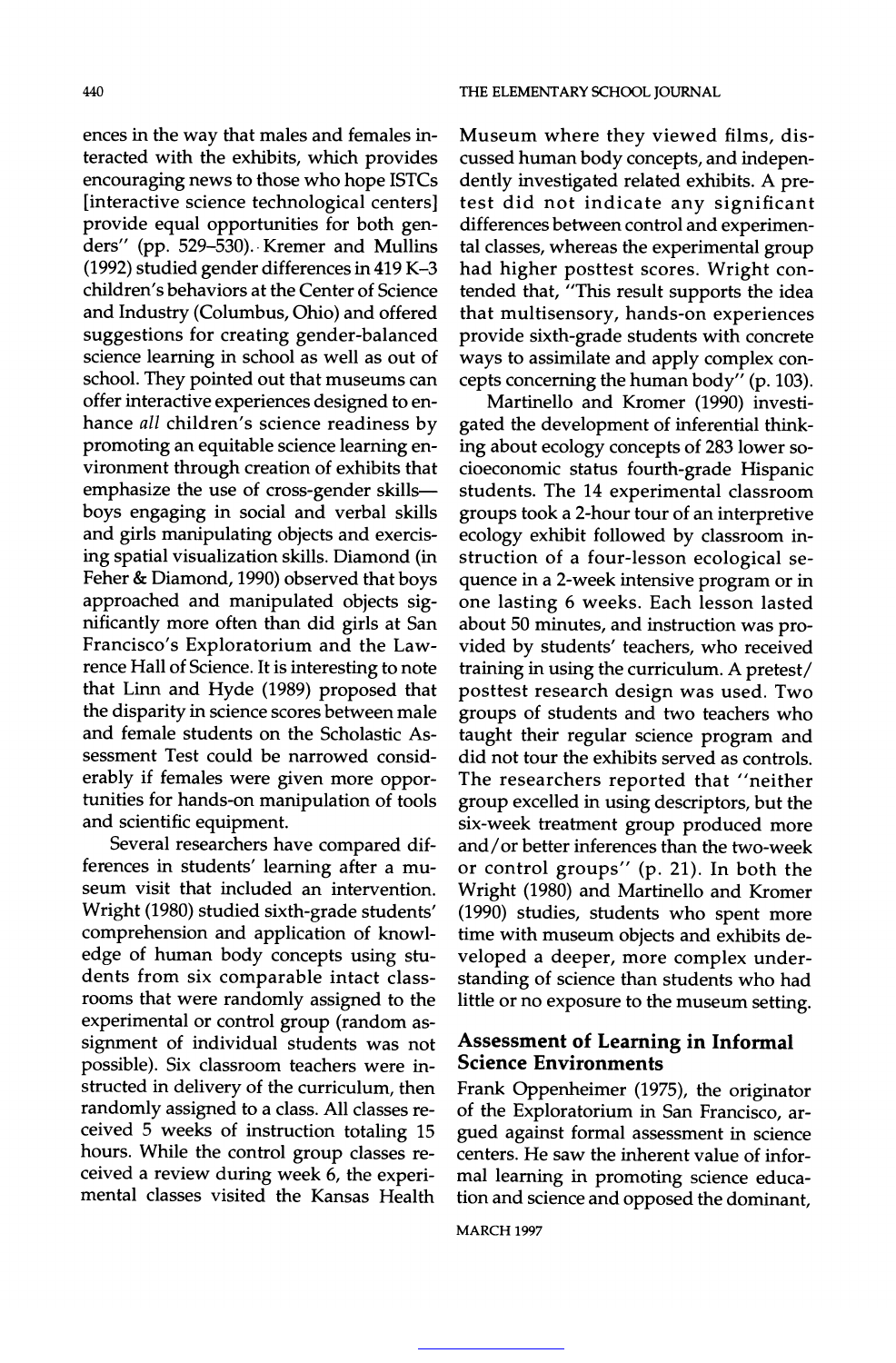**BEYOND THE CLASSROOM 441** 

**narrow view of science education taken in traditional, in-school science. He noted that, because learning in science museums is not graded, no one "flunks" an informal encounter with science. So, very similar to assessment of learning after hands-on activities, assessment of learning in museums is an unresolved issue generating much debate and many attempts, some successful, some not, to evaluate the amount and quality of learning that takes place.** 

**Wellington (1990) stated that difficulties in assessment of learning in informal settings lie in "unpacking" the many facets of museum learning. Price and Hein (1991) reported findings from 15 years of science museum studies. Crane (1994) discussed indepth the complexity and difficulties of accurately assessing components of learning such as changes in attitudes, levels of performance, and concept mastery in informal science environments. Semper (1990) noted that the more subtle but nonetheless valuable learning experiences that museums provide are hard to document using traditional methods. Birney (1988) pointed out that assessment of science learning in museums is different because learning is extremely individualized and is not assessed using prescribed standards such as letter grades or scores. She cited, as an example, the educational value of information presented in an exhibit or demonstrated by an activity on an unguided tour that generates spontaneous student discussion. This lack of evaluation is one of the obvious strengths and attractions of informal science learning. Wellington (1990) noted that, compared to school science, learning in science museums typically is more social, open-ended, learner-directed and learner-centered, less planned and sequenced, voluntary, nonevaluative, and has many unintended outcomes, particularly outcomes that may be difficult to measure. These important distinctions illustrate why it is difficult to assess informal science learning. I believe that projects, with appropriate scoring rubrics, where students combine science content** 

**from the classroom and the museum, are the best way for students to demonstrate this type of learning.** 

#### **Informal Science Learning Programs**

**Gartenhaus (1991) and St. John (1990) reported on many innovative programs conducted by science museums. Both authors elaborated on program offerings, including kits of museum objects loaned out for classroom investigations; field trip and cocurricular planning packets; overnight, Saturday, and summer programs; programs for gifted, minority, and female students; as well as preservice and in-service teacher programs. Another informal science learning area is afterschool math and science programs (Seidman, 1989; Shroyer, Ramey-Gassert, Hancock, Walker, & Moore, 1995). In this section I describe several welldocumented programs that use informal science education settings.** 

# **Programs for Students and Parents/ Children**

**Seidman (1989) described an urban after-school science and math resource and activity center that targeted minority students and their families. This center was part of a teacher-developed program emphasizing topics of interest to students and teachers that can be linked with classroom curriculum. "Wednesdays are family nights when students are accompanied by a parent. These popular sessions usually include an experiment in which all can participate, along with time for independent exploration" (Seidman, p. 26). Kyle, Bonnstetter, Sedotti, and Dvarskas (1990) described ScienceQuest, a hands-on, out-of-school science program. They stated that, in addition to enhancing students' and teachers' attitudes and knowledge of science, this program also incorporated factors to "integrate a balance of science processes and concepts; provide students with opportunities to identify and solve problems; enhance higher cognitive processes and skills; go beyond the mere possession of information to**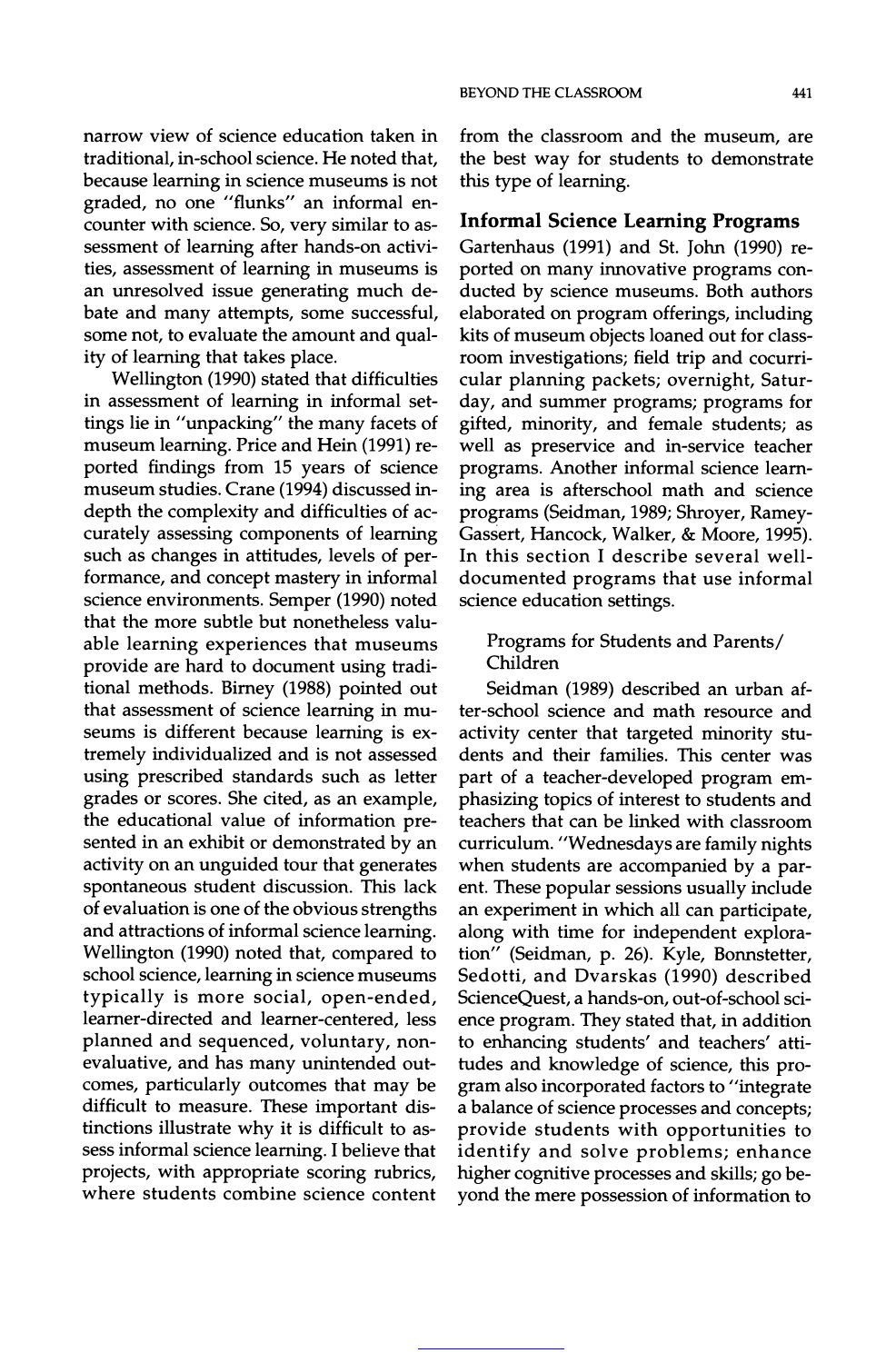**the application of concepts; and include societal issues" (p. 20).** 

**In a well-received museum program described by Downs (1989), visitors received an engaging, user-friendly "logbook" and a mystery "fragment." Children, parents, scout groups, and other visitors were directed to use the investigative notes and clues in the logbook to solve the "Mystery of the Five Fragments." This program has also been developed into kits that include pre- and postvisit activities for classroom use. Intriguing programs such as this allow parents and children to work together using science processes and investigative skills.** 

**Wallach and Callahan (1994) described their efforts as teachers in primary classrooms to base student assessment on Gardner's work on multiple intelligences, as part of a learner-directed plant science unit for 52 first graders. Students visited museums in the St. Louis area, and the authors developed a Likert rating scale for students to evaluate the museums' presentation of information. The students then used this knowledge to develop a plant museum, complete with 26 student-researched interactive exhibits, student-developed reference materials, even a "museum store." The teacher researchers stated that the final products clearly assessed and demonstrated students' development of genuine understanding and independent learning in a multitude of "intelligences."** 

**Williams (1993) described a 6-day environmental camp for sixth graders from inner-city, rural, and urban settings. The camp began in 1966 and has served over 150,000 students. This popular outdoor program has a 6-week preparation component and a follow-up resource guide for teachers. The curriculum includes ecological concepts, ecosystem connectedness, as well as attempts to change students' attitudes by developing their awareness and respect for the natural world through outdoor activities such as soil composition, soil erosion, topography, climate, and the web of life. "Reverence for nature was evident in the** 

**behavior of the sixth graders and the staff; more important, nature was not viewed as something 'out there', but rather connections were sought between human lives and nature, as the complex dependency of living things was explored and experienced" (Williams, 1993, p. 102). Each year 1,400 high school students are trained and serve as volunteer junior counselors for the 6,500 students who attend the camp. This program addresses a problem area in informal**  science education—involvement of adoles**cents.** 

**Leroux (1989) described a Canadian museum program designed to challenge both teachers in graduate courses and highability students. The program benefited participants in many cognitive and affective ways, allowing them to discover the enjoyment of scientific investigation. St. John (1990) described several science museum programs such as those offered for classroom teachers and K-12 students at Cranbrook Institute of Science in Detroit. For several years an intensive 4-day program has been offered to area fifth- and sixthgrade students and their teachers. This program focuses on providing high-quality science and natural history experiences using exhibits and other museum and natural outdoor areas. Undergraduate and graduate teacher candidates who act as program facilitators gain much-needed firsthand experience with students in the area of science. Classroom teachers and university instructors who participated in the program spoke of the science learning opportunities that both students and teachers otherwise would not have had.** 

#### **Programs for Teachers**

**Martinello and Gonzalez (1987) described a collaborative effort between a university and area museums that prepared preservice and in-service teachers to teach science and addressed some science needs of local schools. This program helped teachers to use the museum's vast resources. The collaborative university-science center pro-**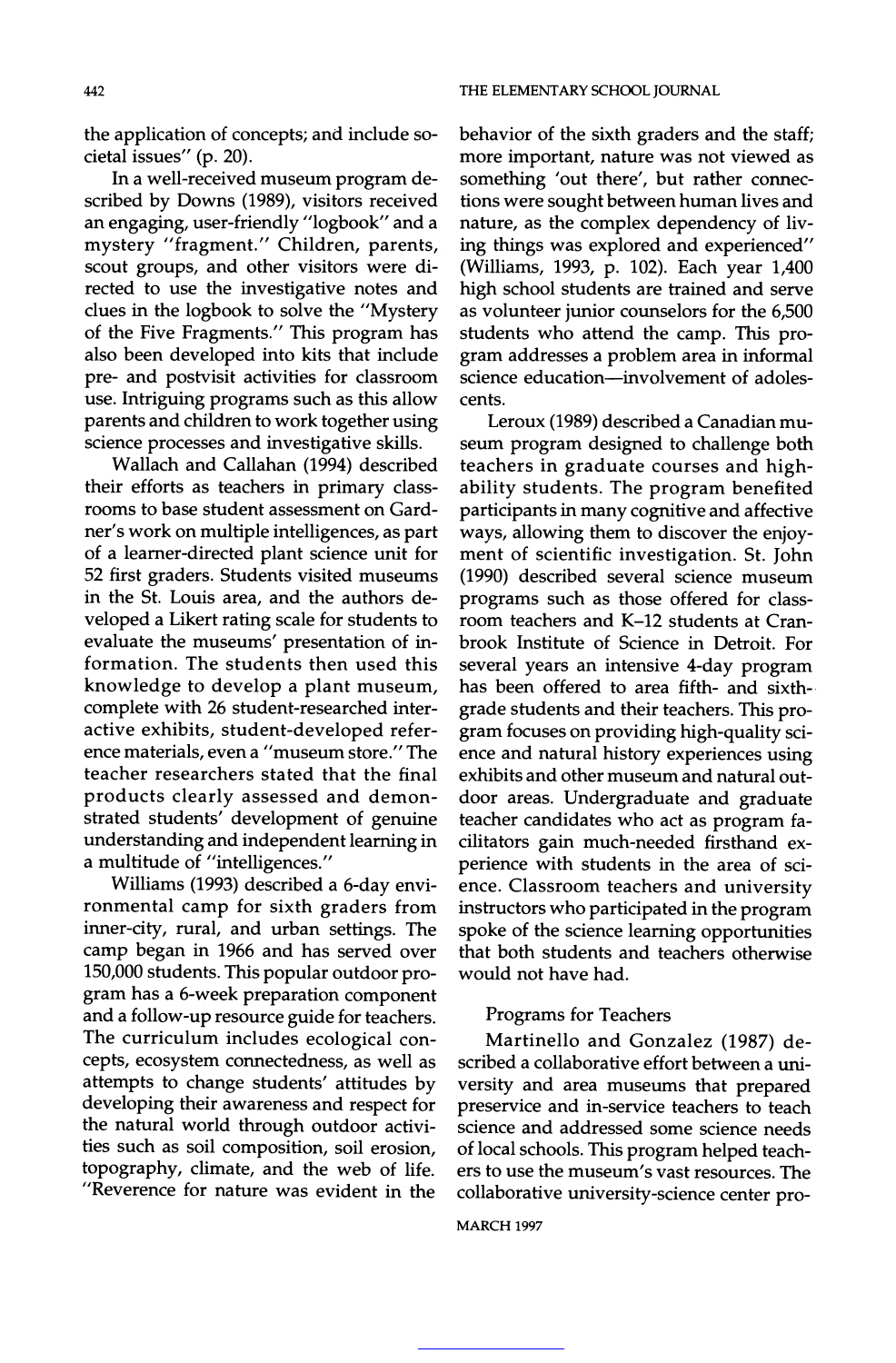**Chesebrough (1994) and Martinello and Gonzalez (1987) elaborated on the benefits of using museum settings to prepare preservice teachers to teach science. These authors concluded that, compared to traditional classroom science teaching, informal science learning environments improved students' attitudes toward science and provided preservice teachers with unique insights into children's ways of understanding and learning about the natural world. Teachers' knowledge of museums' curricula and resources can be crucial for successful science teaching (Martinello & Gonzalez, 1987; Sakofs, 1985).** 

**Boykie (1986) described a collaborative in-service program (StarLab) involving local colleges and the New York Hall of Science. This program offers teachers opportunities to explore scientific principles and to gain expertise with hands-on experiences during 4 day-long sessions. The program's objectives were to acquaint teachers with resources for teaching astronomy to K-12 students and with activity-oriented planetarium techniques and to increase their understanding of basic astronomy principles. The program also attempted to establish a closer connection between the New York Hall of Science and the school community. The StarLab program far surpassed the 81 teacher participants' expectations (Boykie, 1986). Sakofs (1985) discussed similar success with a teacher/science museum program. He cited the positive interactions and engaging discussions of newly acquired scientific understanding among teacher participants as they explored the museum's exhibits and collections.** 

**Several authors have commented on the critical role of administrators in teacher professional development in informal science environments. Bailey (1988) reported on the**  **benefits of a number of museum-based programs for in-service teachers and their students. These programs, many with major corporate and government funding, focused on a variety of important topics such as gender equity, physics, and science and technology. Bailey (1988, p. 52) pointed out, however, that implementing the program has "not all been smooth sailing. Some teachers have found their schools won't let them implement the interactive teaching techniques they have learned in museum workshops. [As a result of this] museums are working more and more closely with school principals and administrators. A Lawrence Hall [of Science] seminar for principals-planned for 40-had to shift to a new location when 120 registered." Kyle et al. (1990) concurred with this outcome, noting that the factor that had the greatest effect on educational innovations and success of staff development was administrative support.** 

**Grinell (1988) noted that science museums are well positioned to address some inadequacies in science education by providing innovative programs where teachers learn to use hands-on methods to enhance science teaching. Museums can provide even more than field trips and supplementary programs because museums have accumulated science teaching resources such as materials, skilled staff, and knowledge of local educational settings. In fact, the most promising area of growth for science centers is in their relationship to teachers and schools (Grinell, 1988). For several years the Franklin Institute Science Museum in Philadelphia has invited teachers to spend an evening at the museum to learn about its resources, sign up for workshops, and exchange information with their colleagues. The museum also offers programs to inform administrators about the requirements for presenting hands-on science. A joint school district-museum curricular project has put four interactive science lesson museum kits in every elementary classroom in Philadelphia (Grinell, 1988).**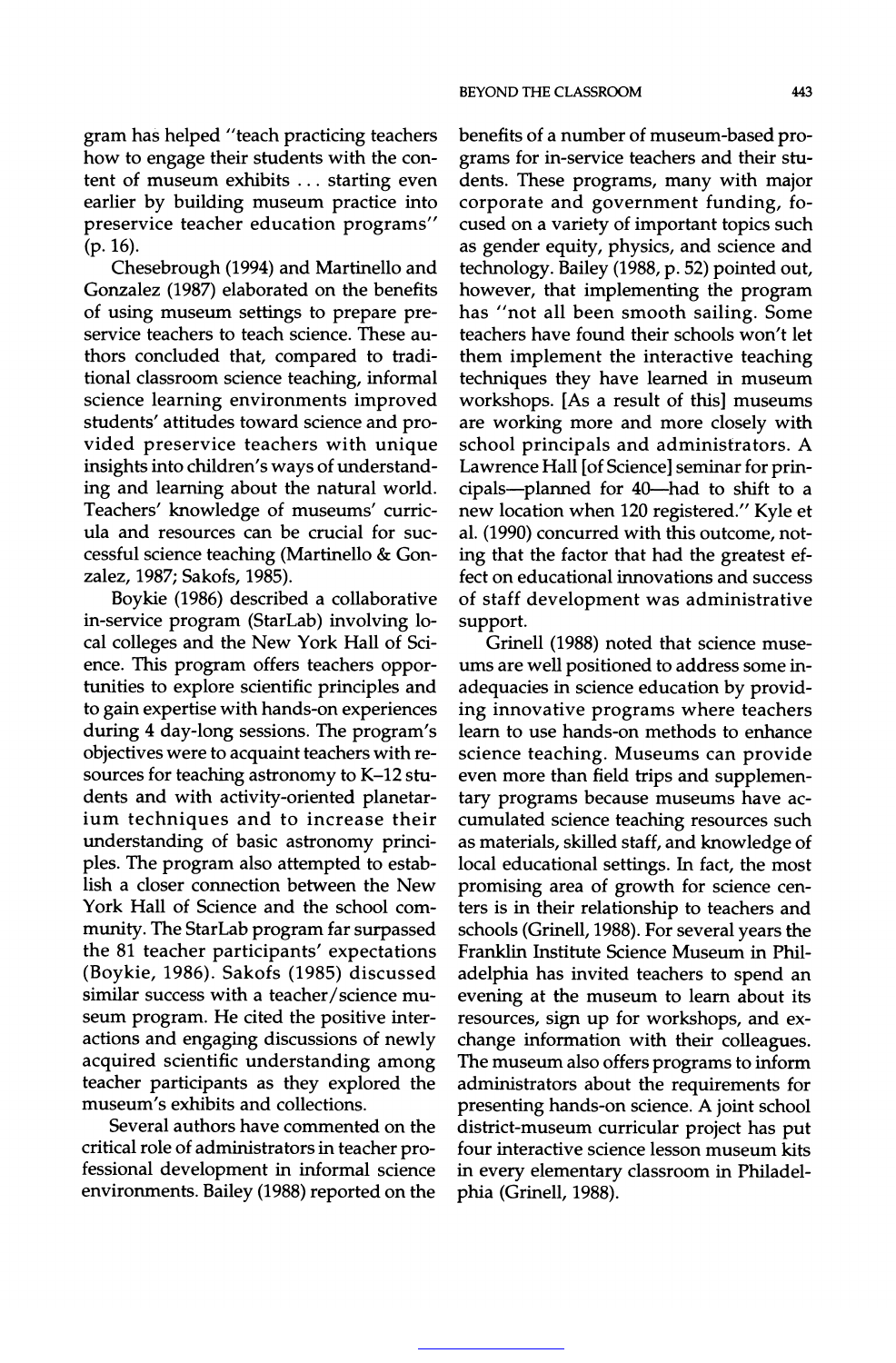**Seidman (1989) described how a museum-based monthly teacher in-service program relieved science anxiety among teachers by increasing their confidence and competence in presenting science as an active, enjoyable part of the curriculum. Kyle et al. (1990) noted that teacher participants in their program displayed a newfound enthusiasm for teaching science that was reflected in the classroom and made science fun, interesting, and exciting for students. One goal of informal science education programs is to promote teachers' enjoyment of investigation so that teachers will encourage their students to conduct more science explorations.** 

#### **Implications**

### **Enhancing Science Learning**

**Project 2061: Science for All Americans (Rutherford & Ahlgren, 1990) and subsequent documents presenting models for national and state science education provide a starting point for discussion and redesign of the way in which science is taught. Much of what needs to take place is a radical rethinking of what society and schools in the United States have traditionally thought of as science. Science education reform documents call for the elimination of the socalled layer cake approach to the science disciplines-chemistry, physics, geology, biology-in favor of a more integrated, conceptual teaching approach. Reforms also advocate use of the scientific process skills, such as observation, prediction, data collection, and so on as the basis for hands-on science activities. For many, this new way of thinking about science teaching does not seem feasible; it requires too much time and money while providing too little factual content. Realistically, if the mission of schools is to educate children to succeed in the future, the vital questions should be, How do children learn science best? and What are the best methods for teaching science effectively? Change, even for the better, is often uncomfortable and difficult.** 

**While policy makers discuss reform issues and administrators wrestle with budget constraints, classroom teachers and teacher preparation programs are held responsible for implementing reforms. How do teacher educators ensure that teachers provide their students with science experiences that foster learning? And can preservice teachers be helped to overcome any fears they may have about science and science teaching? Throughout this article I have tried to show how the answers to these questions lie partly in cooperative efforts between schools and museums, which can reduce the burden on teachers to create science activities.** 

**Haney and Lumpe (1995) concluded that teachers are the key to school change. State and local reform will encounter classroom-level resistance, resulting in shortterm, minimal change, if reformers do not consider teachers' beliefs and attitudes. Thus, involving teachers in the change process, curriculum development, and professional development will increase the likelihood of successful implementation of hands-on science. David (1991) indicated that, "in the past, reforms have tried to change one piece at a time, in a system of many interlocking pieces" (p. 11). Understanding the pivotal role of the teacher is an important piece of the change implementation puzzle, starting with teacher preparation programs and professional development of in-service teachers.** 

**As I discussed earlier, administrators need to know how to implement an effective hands-on science program and should support teachers who try to make their students' classroom experiences more like science center "discoveries." Although some science teachers simply need additional release time to plan, others may need guidance and support to continue to grow (Ramey-Gassert, Shroyer, & Staver, 1996). For example, principals can encourage science-shy teachers to incorporate more science into their classrooms by having them sign up for a workshop on integrating sci-**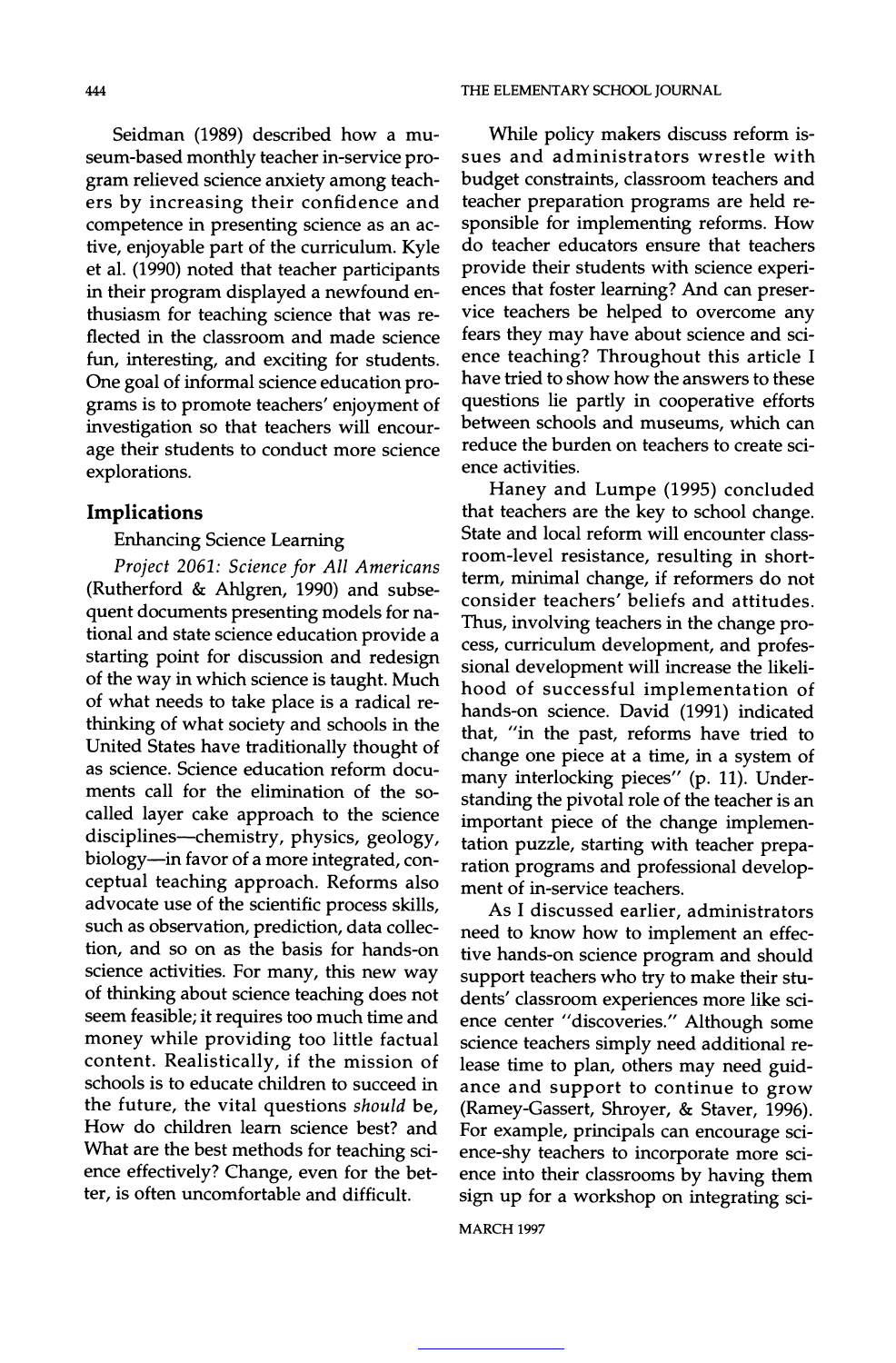**ence teaching. In the next section I present a vision for restructuring science education that integrates informal science experiences with classroom curriculum. In a review of the literature, Smylie (1994) discussed the redesign of teachers' roles and the school as a workplace. He indicated that, in order to promote change and increase effectiveness of teachers and schools, "professional communities" need to be created. The Professional Development School (PDS) model (see Fig. 1) enriches the classroom learning community by bringing in university resources, preservice interns and faculty, as well as resources and personnel from the community such as museums and science centers. These additional resources not only enrich the teaching environment, they also provide additional ideas, as well as "another pair of hands and eyes" of people interested in students. Shroyer, Wright, and Ramey-Gassert (1996) documented that** 

**such learning communities, or PDSs, enhance the science learning environment for students and the teaching environment for teachers. Professional Development Schools also provide a continuum of growth experiences, from novice to student teaching, for preservice teachers.** 

**Another concern in implementing science education reform is cost. School districts, universities, and other public and private educational agencies are operating on dwindling financial resources. It makes sense for schools and science centers to collaborate, to pool resources, to seek additional outside funding, and to capitalize on what is already available within the community. With this line of thinking, what are the implications for policy change? What would a school district's plan for implementation of science education reform look like based on the collaborative PDS model I have described?** 

#### **Implementing Change**

**In considering the policy changes needed to bring science museums and** 



FIG. 1.-A model for developing a professional development school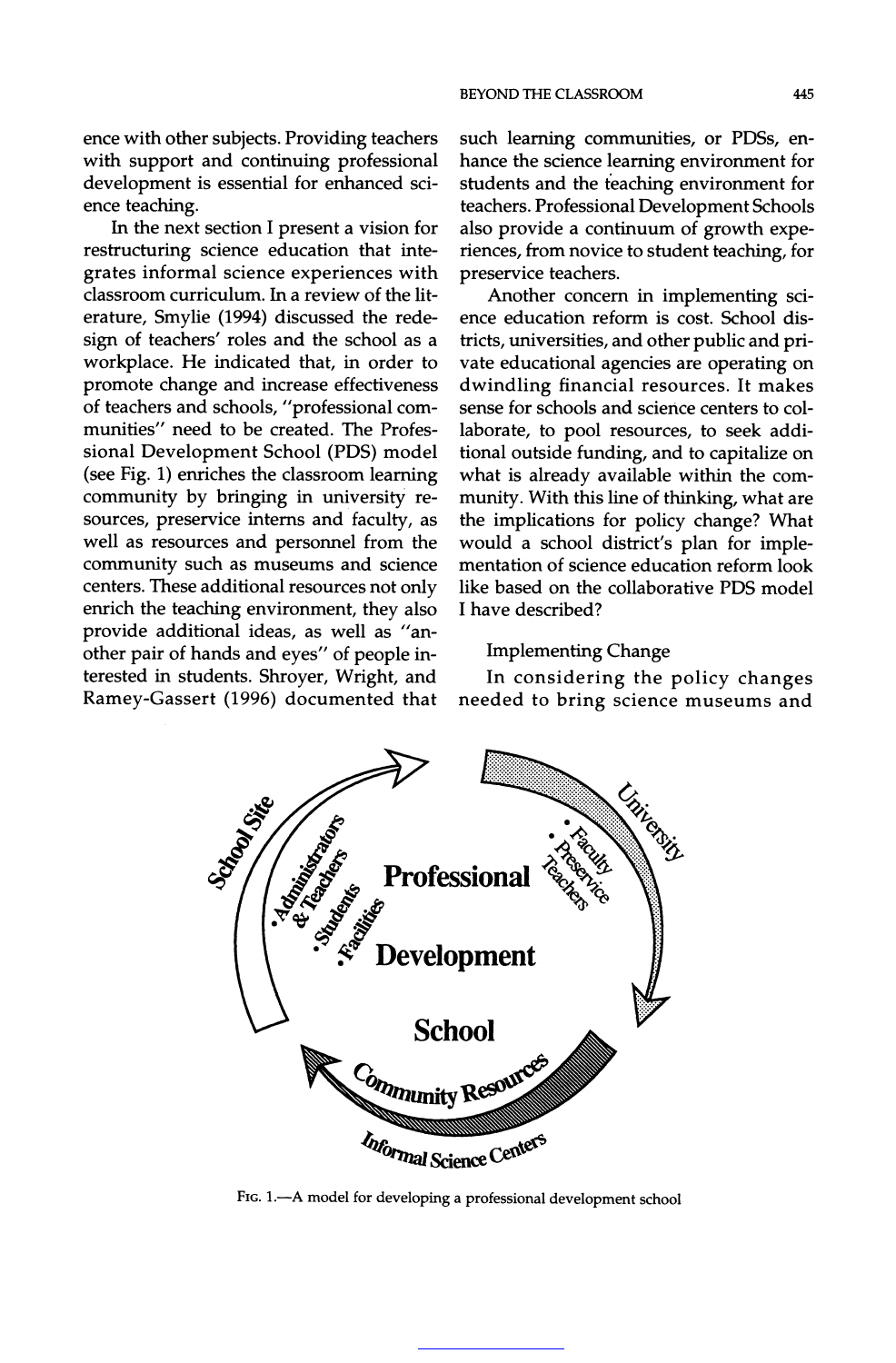**schools together to improve science teaching and learning, it may be helpful to think of local implementation based on state and national science education reform guidelines. Decisions on budgets, teacher professional development, and procurement of science teaching resources should be made at the district or, better yet, school level after a carefully selected committee has reviewed the reform documents. This committee should be composed of an administrator, science lead teachers from various grade levels, a university representative, and interested others, including a parent and a community resource/science center person. The charge of such a committee would be to develop a comprehensive, collaborative plan to improve science education based on the guidelines but unique to the school community. The committee would consider questions such as, What science teaching expertise and resources are already present within the school? What else is available in the area? What could be developed collaboratively with available funds or readily obtainable "seed grants"?** 

**Time is an important factor relevant to the committee's uncovering resources and developing a plan as well as for implementing the plan in classrooms. Time is also a critical factor in the change process. It takes time to investigate what science materials and curricula exist, to learn new teaching methods, to develop and/or integrate science activities into the existing curriculum, and to develop a science framework that is comprehensive and provides continuity across grade levels. Time is necessary to develop an interdisciplinary, concept-driven program for science teaching advocated in reform documents. Change requires planning; thoughtful planning takes considerable time.** 

**In the remainder of this section I present an example of one school's plan to illustrate how schools and science centers ideally should work together to enhance science education. In this scenario the school district called for each school to create a com-** **mittee to develop a science teaching enhancement plan. Release time and common planning time were provided for the committee to review the state's newly released K-8 science model that was based on national reform documents. After a presentation for the entire school faculty, the committee formulated a comprehensive science scope and sequence plan for their school and held several working discussions with the entire teaching staff to discuss implementation across grade levels. The committee then drafted a detailed implementation plan. The resources, including external sources of funding and community/university expertise needed for implementing the plan, were clearly articulated for the program.** 

**First, a series of science-related professional development institutes were held both at the school and at the science center. The initial summer institute lasted 2 weeks, but other meetings occurred throughout the year. Each participant-teacher, university faculty member, preservice intern, science**  center staff member, and others-was en**couraged to contribute expertise and to conduct at least one session with a partner. These teacher-friendly institutes focused on promoting positive attitudes toward science, learning of science content and conducting effective field trips, exploring local natural resources (parks, science museums, nature centers, etc.), and investigating available resources to create an integrated science plan for each classroom. Teachers were encouraged to use existing school and community science resources as well as to identify additional ones that they would need. Then the committee sought input from students to refine the program further. The overall goal was to create a problemsolving K-8 science curriculum based on broad conceptual themes, such as patterns and cycles, and systems and interactions, and on the idea that students would revisit these concepts in more depth every 2-3 years.**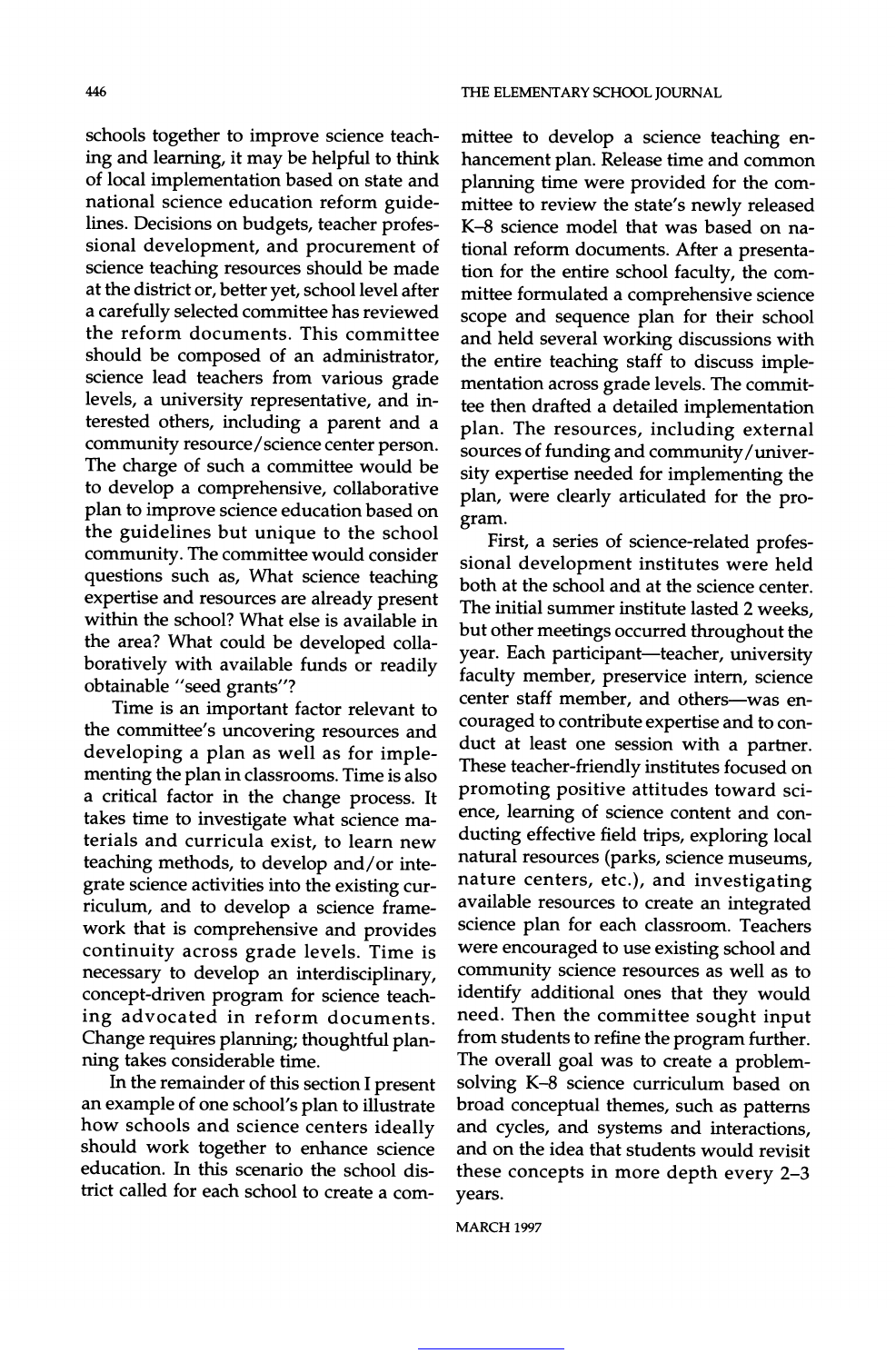**BEYOND THE CLASSROOM 447** 

**After a yearlong science enhancement initiative of curriculum coordination, resource gathering, and in-depth planning, the students, teachers, principal, preservice interns, university faculty, and science center education staff held an open house for district administrators and personnel, parents, and the community. Science activities created and displayed by students are described next.** 

**Kindergartners collected plant specimens, comparing similarities and differences between ones at the nature center/botanic garden and those in the school yard. A zoo naturalist helped students learn about native and exotic animals, and they compared these animals' bodies and lifestyles (families, communities) to their own. The third graders at the school assisted the kindergartners with several of their schoolyard investigations. The first-grade teachers and students researched and developed a "museum" displaying science activities and content over a wide range of topics (see Wallach & Callahan, 1994). The fourth graders shared their reading, listening, and writing expertise with the first-grade "museum" developers.** 

**Second-grade students and teachers obtained funding to set up a weather station on one corner of the school grounds, similar to the one at the nature center. They collected and compiled weather data throughout the year and compared it to weather conditions 3 miles away at the center. With the help of the fifth graders, they presented this information to the whole school in the form of weekly and monthly charts and, eventually, a 1-year chart displayed in the front hall. They also visited a local TV station to see the weather forecasting equipment and hosted periodic visits to their classroom by the TV weathercaster.** 

**Third-grade students and teachers, with the help of a landscaping company and the county extension service, developed a backyard habitat area around the second graders' weather station. This project called for research on the "needs for living" of native**  **flora and fauna. Following extensive research, the students determined appropriate school yard plantings and the habitat required to provide adequate food, water, and shelter for the wildlife they wanted to attract. Sixth graders from the neighboring middle school helped build and maintain this project by locating and collecting donations (monetary and products) and by assisting with data collection (e.g., the number and types of birds and other species present and frequency of their visits).** 

**Fourth-grade students and teachers developed an extensive "body systems" collection of activities to accompany the first graders' museum. With assistance from computer technology students in seventh grade, they researched topics of interest by becoming partners with a local hospital and going on-line to communicate with medical personnel, such as nutritionists, medical technologists, cardiologists, and practitioners in sports medicine. Students not only collected, analyzed, and displayed results of their own "tests," they also developed interactive exhibits to collect data from visitors for analysis.** 

**Students and teachers on the fifth-grade level went into the community to learn more about recycling. They researched products that could be recycled, various types of plastics, the recycling process, products that could be made from recycled materials, and what was being recycled in their town. They contacted local government officials and recycling companies in the area to discuss issues and possible solutions. They pursued several worthwhile recycling projects and made over \$100.00, which they donated to the school science club. Using the science-related community efforts of the eighth graders, and the expertise of the media resource teacher and university communications department, the fifth graders produced a video, "Helps and Hurts of Recycling Efforts in Our Community."** 

**Students and teachers from the nearby middle school are planning an experimental**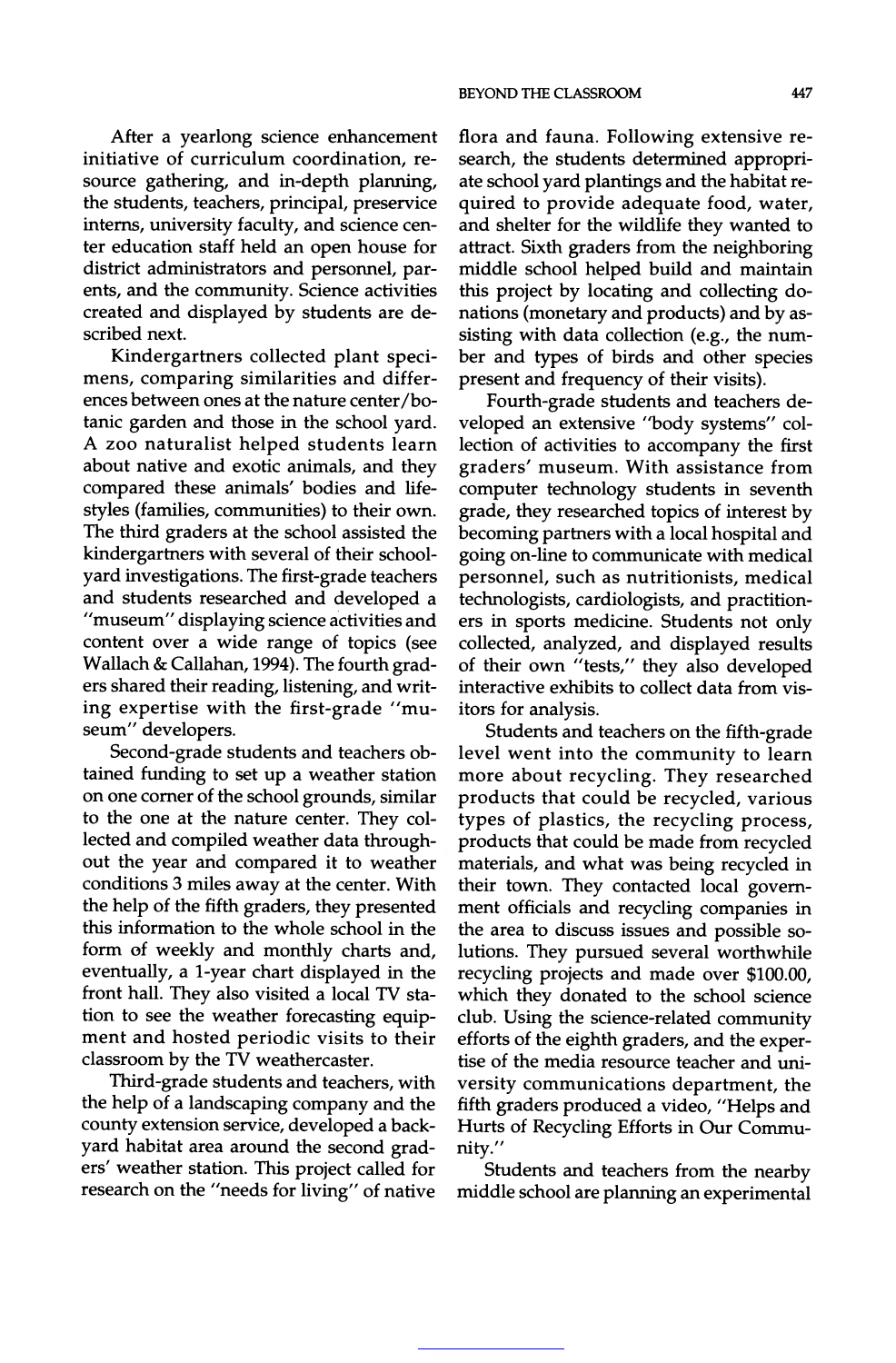**courtyard garden and successional land lab (to document vegetation changes over time in an old-field area) for use by students at both schools. Teachers in various disciplines, including the arts, continue to work on integrated teaching units related to the many science themes and projects.** 

**This science enhancement program, of course, is an ideal, a model of what science educators who are familiar with reform efforts and pedagogy on effective science teaching recommend. It is doable, but such a program requires a commitment by policy makers and school administrators to provide funding for sufficient release time for planning and teacher professional development.** 

# **Conclusion**

**In this article I have perhaps generated more questions than answers while summarizing what informal science learning environments have to offer. Museums are nonevaluative, stimulating places to explore knowledge about the world that science and technology have generated. Collaboration between schools and informal science centers would enable both to contribute more effectively to science literacy. Professional Development Schools provide collegial extended learning environments, bringing together the elements needed to improve science learning opportunities. These schools can facilitate growth and change, bringing together a powerful continuum of learners-school students and their families, teacher education students, classroom teachers, school staff and administrators, university faculty, other educational institutions including science museums, science-related business and industry, and other community people and resources. There is a vast amount of fertile ground to be broken as staff of informal science centers, PDS teachers and students, science educators, and university faculty discuss possibilities for change. Partnerships between schools and community resources can also increase students' and teachers' motivation** 

**to learn and teach science and provide means for engaging hard-to-reach-students using relevant, realistic museum materials and settings.** 

**Finally, I hope that my overview of the role of informal science experiences in enhancing science education and my recommendations for policy change will spark discussion and questions. I also hope that my recommendations will facilitate rethinking of classroom science teaching to include more community resources, differential school building use, changes in scheduling, and so on. This rethinking requires creativity, flexibility, acceptance of change, and a willingness to do things in an unconventional manner. Could students and teachers work with museum staff to research and create exhibits? Could these exhibits travel to schools with the student designers serving as facilitators? Could school buildings be used in off-hours to house family science exploration events? What about expanding students' view of science by involving community members-naturalists, medical practitioners, master gardeners, and so on-in science education? The possibilities for enhancing school science are limitless. Encouraging teachers, students, and the science museum community to collaborate and pool resources to address science education problems will, over time, result in productive changes in science teaching and learning.** 

#### **References**

- **Ames, P. (1988). To realize museums' educational potential. Curator, 31(1), 20-25.**
- **Bailey, A. L. (1988, May/June). Ending science illiteracy: Teaching teachers to teach science. Museum News, pp. 50-53.**
- **Beer, V. (1987). Do museums have "curriculum"? Journal of Museum Education, 12(3), 10- 13.**
- **Birney, B. A. (1988). Criteria for successful museum and zoo visits: Children offer guidance. Curator, 31(4), 292-316.**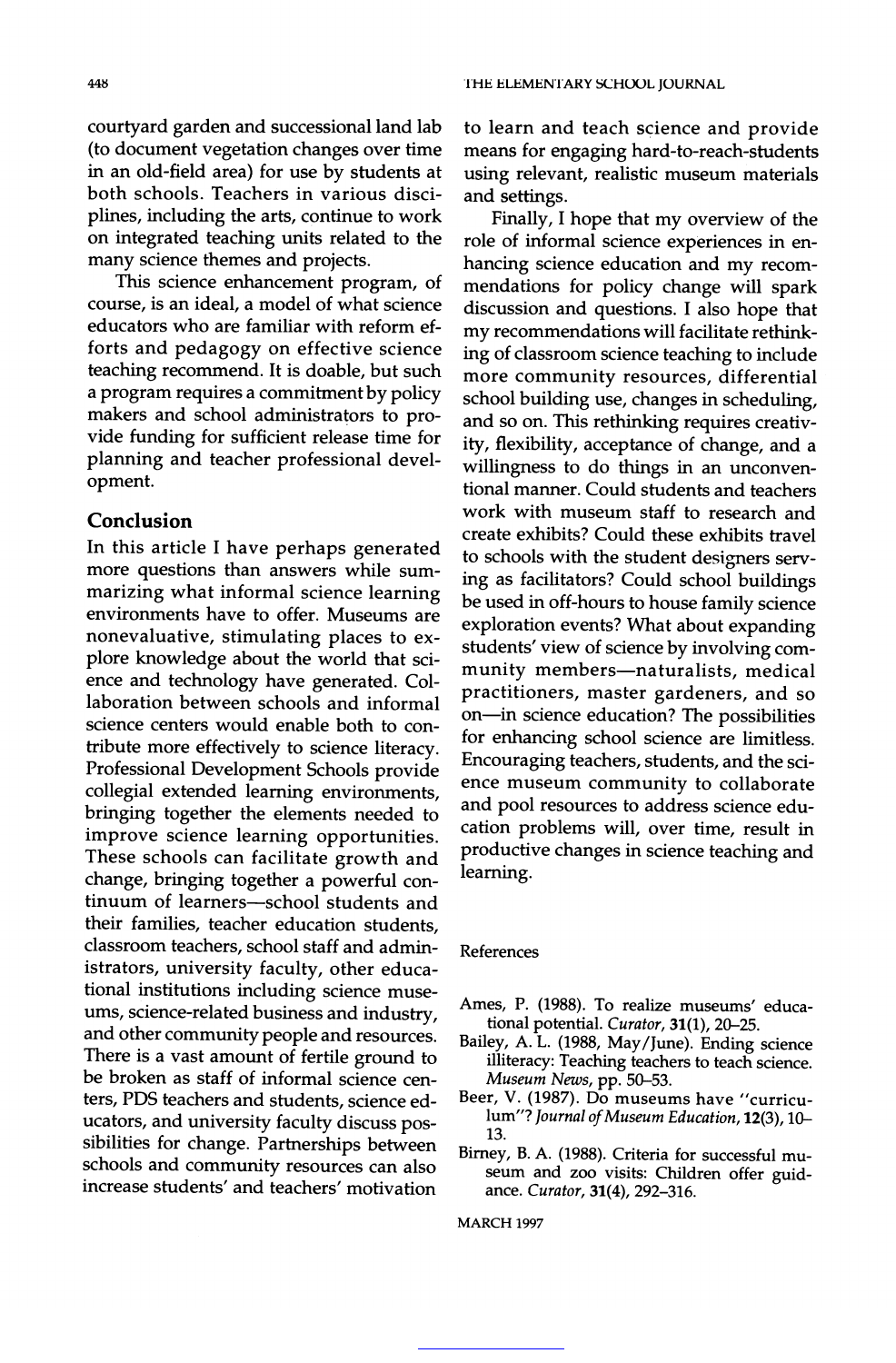- **Bitgood, S. (1991, January/February). What do we know about school field trips? What research says. ASTC Newsletter, 19(1), 5-6, 8.**
- **Boykie, T. S. (1986). Stars in the schools: Teacher training at the New York Hall of Science. Journal of Museum Education, 11(2), 10-11.**
- **Bresler, C. A. (1991). Museums and environmental education. NAPEC Quarterly, 2(1), 6.**
- **Carr, D. (1989, May/June). "Live up" to learners. Museum News, pp. 54-55.**
- **Chambers, M. (1990). Beyond "aha": Motivating museum visitors. In B. Serrell (Ed.), What research says about learning in science museums (pp. 10-11). Washington, DC: Association of Science-Technology Centers.**
- **Chesebrough, D. E. (1994). Informal science teacher preparation. Science Education International, 5(2), 28-34.**
- **Crane, V. (1994). Informal science learning: What the research says about television, science museums, and community-based projects. Dedham, MA: Research Communications.**
- **Csikszentmihalyi, M. (1987). Human behavior and the science center. In P. G. Heltne & L. A. Marquardt (Eds.), Science learning in the informal setting. Proceedings of the Symposium of the Chicago Academy of Sciences (pp. 79- 87). Chicago: University of Chicago Press.**
- **David, J. L. (1991). What it takes to restructure education. Educational Leadership, 49(8), 11- 15.**
- **Dierking, L. D. (1991). Learning theory and learning styles: An overview. Journal of Museum Education, 16(1),**
- Doris, E. (1993). Keeping wonder alive. In C. **Flake (Ed.), Holistic education: Principles, perspectives and practices (pp. 56-62). Brandon, VT: Holistic Education Press.**
- **Downs, L. (1989, May/June). Search for solutions. Museum News, pp. 45-47.**
- **Edeiken, L. R. (1992). Children's museums: The serious business of wonder, play, and learning. Curator, 35(1), 21-27.**
- **Eratuuli, M., & Sneider, C. (1990). The experiences of visitors in a physics discovery room. Science Education, 74(4), 481-493.**
- **Falk, J. H., & Dierking, L. D. (1992). The museum experience. Washington, DC: Whalesback Books.**
- **Falk, J. H., Koran, J. J., Jr., & Dierking, L. D. (1986). The things of science: Assessing the learning potential of science museums. Science Education, 70(5), 503-508.**
- **Falk, J. H., Martin, W. W., & Balling, J. D. (1978). The novel field-trip phenomenon: Adjustment to novel settings interferes with task learning. Journal of Research in Science Teaching, 15(2), 127-134.**
- **Feber, S. (1987). New approaches to science: In the museum or out with the museum? In T. Ambrose (Ed.), Education in museums, museums in education (pp. 85-93). Edinburgh: Her Majesty's Stationery Office.**
- **Feher, E., & Diamond, J. (1990). Science centers as research laboratories. In B. Serrell (Ed.), What research says about learning in science museums (pp. 26-28). Washington, DC: Association of Science-Technology Centers.**
- **Feher, E., & Rice, K. (1988). Shadows and antiimages: Children's conceptions of light and vision. Science Education, 72(5), 637-649.**
- **Gardner, H. (1991). Making schools more like museums. Education Week, 11(5), 10.**
- **Gartenhaus, A. (1991). Minds in motion: Using museums to expand creative thinking. Davis, CA: Caddo Gap Press.**
- **Grinell, S. (1988). Science centers come of age. Issues in Science and Technology, 4(3), 70-75.**
- **Haney, J. J., & Lumpe, A. T. (1995). A teacher professional development framework guided by reform policies, teachers' needs and research. Journal of Science Teacher Education, 6(4), 187-196.**
- **Harrison, M., & Neaf, B. (1985). Toward a partnership: Developing the museum-school relationship. Journal of Museum Education, 10(4), 9-12.**
- **Harte, D. V. (1989). Fine tuning the learning experience: An information age model for excellence. NASSP Bulletin, 73(517), 96-101.**
- **Hornung, G. S. (1987). Making connections. Educational Perspectives, 24(2), 2-5.**
- **Kremer, K. B., & Mullins, G. W. (1992). Children's gender behavior at science museum exhibits. Curator, 35(1), 39-48.**
- **Kubota, C. A., & Olstad, R. G. (1991). Effects of novelty-reducing preparation on exploratory behavior and cognitive learning in a science museum setting. Journal of Research in Science Teaching, 28(3), 225-234.**
- **Kyle, W. C., Jr., Bonnstetter, R. J., Sedotti, M. A., & Dvarskas, D. (1990). ScienceQuest: A program that works. Science and Children, 27(8), 20-21.**
- **Leroux, J. A. (1989). Teacher training in a science museum. Curator, 32(1), 70-80.**
- **Linn, M. C., & Hyde, J. S. (1989). Gender, mathematics, and science. Educational Researcher, 18(8), 17-19, 22-27.**
- **Madden, J. C. (1985). To realize our museums' full potential. Journal of Museum Education, 10(4), 3-5.**
- **Martin, W. W., Falk, J. H., & Balling, J. D. (1981). Environmental effects on learning: The outdoor field trip. Science Education, 65(3), 301- 309.**